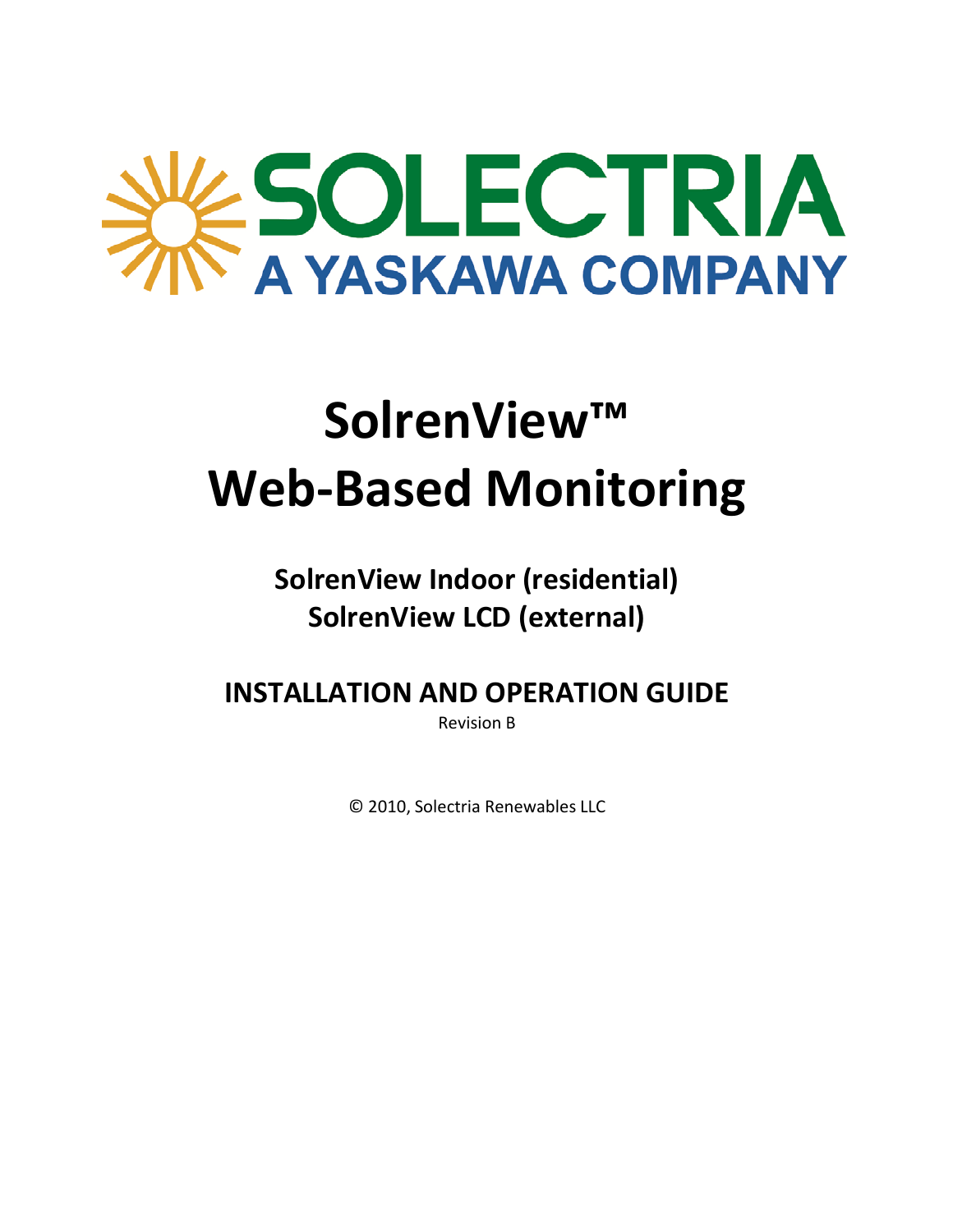

#### **TABLE OF CONTENTS**

| 1.0  |    |
|------|----|
| 2.0  |    |
| 2.1  |    |
| 2.2  |    |
| 2.3  |    |
| 2.4  |    |
| 3.0  |    |
| 4.0  |    |
| 4.1  |    |
| 4.2  |    |
| 5.0  |    |
| 5.1  |    |
| 5.2  |    |
| 5.3  |    |
| 5.4  |    |
| 6.0  |    |
| 6.1  |    |
| 6.2  |    |
| 7.0  |    |
| 7.1  |    |
| 7.2  |    |
| 7.3  |    |
| 8.0  |    |
| 9.0  |    |
| 9.1  |    |
| 9.2  |    |
| 9.3  |    |
| 10.0 |    |
| 10.1 |    |
| 10.2 |    |
| 103  | 18 |
| 10.4 |    |
| 10.5 |    |
| 10.6 |    |
| 10.7 |    |
| 11.0 |    |
|      |    |
|      |    |
|      |    |
|      |    |

For more help and inquiries, please contact Solectria Renewables (see Appendix B - Contact Information).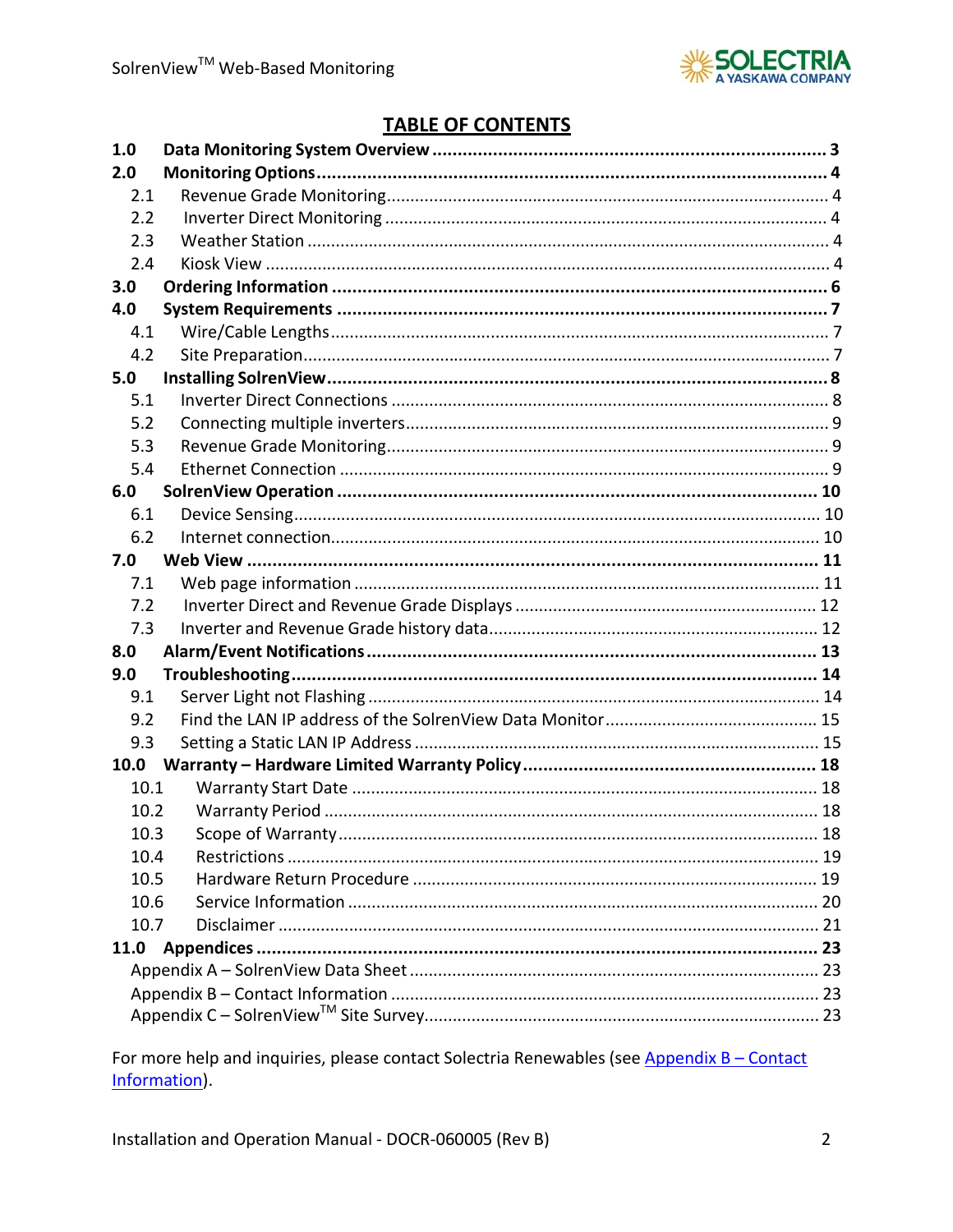

#### **1.0 DATA MONITORING SYSTEM OVERVIEW**

SolrenView™ monitoring is a state‐of‐the‐art data acquisition system (DAS) and is designed to interpret the signals from Solectria Renewables inverters and/or revenue grade metering system and send the information to the Solectria Renewables server for display on the internet (http://www.solrenview.com/). This is a subscription service for a period of 3 or 5 years, renewable at prevailing rates. Data is saved to Solectria Renewable servers for the life of the subscription plan, and the inverters history may be viewed or downloaded in CSV format to export to excel for the site owner to chart. The SolrenView DAS collects real-time data samples from inverters and pulse meters at 1-minute intervals. The data is then sent over the Internet to the SolrenView server when a connection can be established. Data samples received by the server are retrieved by the web server whenever a user queries the information with a browser.

This manual is written for external mounted SolrenView DAS units only; for commercial inverters 10kW and larger with built in display panels. Please review the inverter manual for installation and connection details.



Figure 1.1 SolrenView over view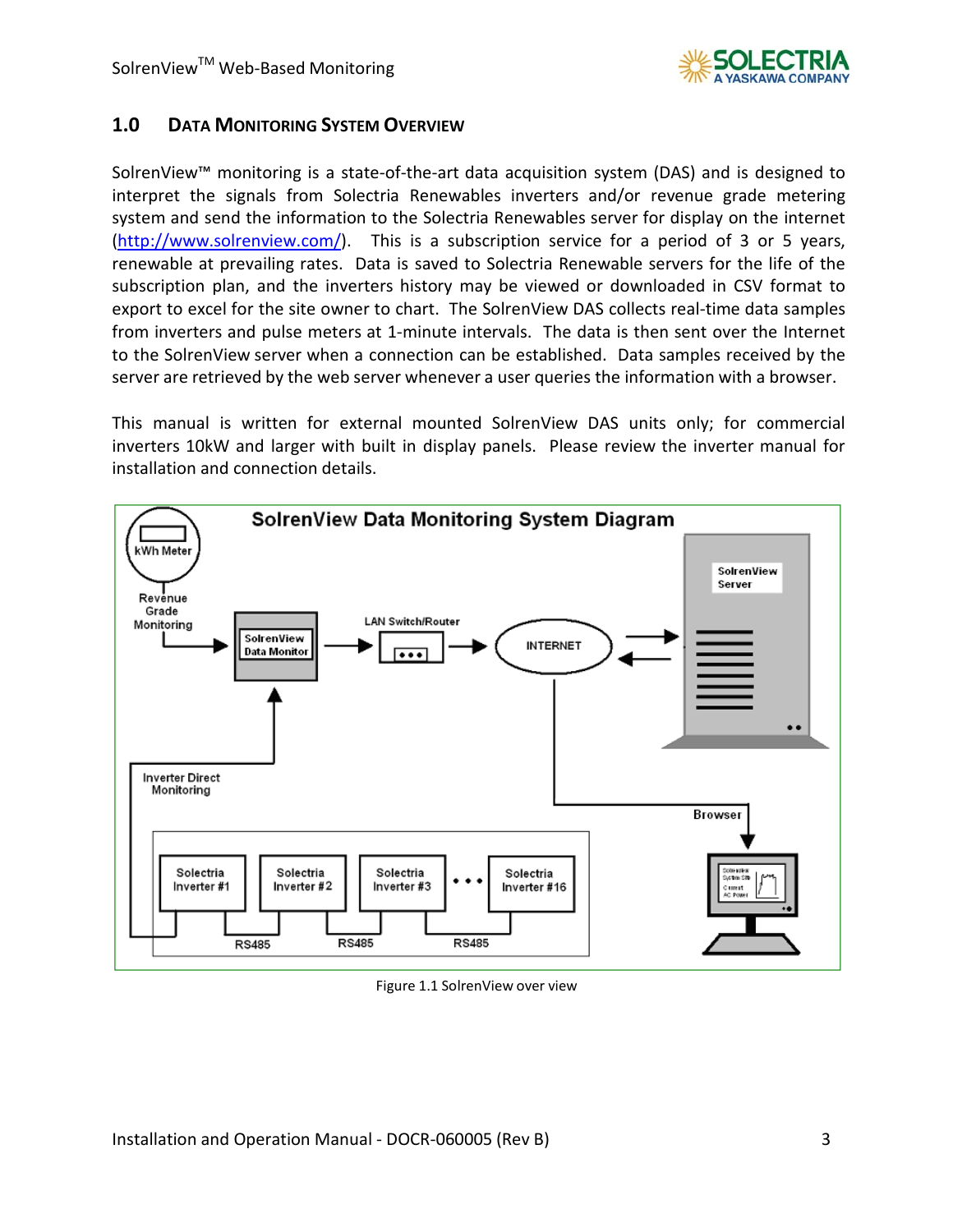

#### **2.0 MONITORING OPTIONS**

#### **2.1 Revenue Grade Monitoring**

The SolrenView DAS is connected to the pulse output of a KYZ meter or RS485 from a Veris meter (CT). The DAS keeps count of the meter‐triggered pulses to provide the cumulative kWh value. Solectria Renewables may also report the revenue grade totals to certain agencies for net metering reimbursement; this is an additional *option* if a customer chooses. Any brand of inverter can provide revenue grade metering.

#### **2.2 Inverter Direct Monitoring**

The SolrenView DAS is directly connected to the RS485 line of one Solectria Renewables inverter. 15 additional Solectria Renewables inverters can be connected to the line with 'daisy‐chain' cables. Each device connected must have a unique ID number between 1 and 16. In the example on the next page, inverter PV#1 is directly connected to the monitor, while subsequent inverters (PV#2 onwards) are connected in series to each other. Inverters 10kW and larger with built‐in display units cannot be daisy‐chained. Please refer to the inverter manual for instructions.

#### **2.3 Weather Station**

The real-time weather package allows a customer to use an internet connection to retrieve information about the operation of their PV system via www.solrenview.com. The crucial environmental information provided with this *option* is: irradiance, ambient temperature, module temperature, wind speed and wind direction. Please refer to the weather station manual for details about this product.

| Weather [2010-08-09 17:12:20 EDT] |              |
|-----------------------------------|--------------|
| Irradiance:                       | $317$ $W/m2$ |
| Ambient Temperature:              | 92" F/33" C  |
| Module Temperature:               | 100° F/38° C |
| Wind (WSW):                       | $0.0$ mph    |

#### **2.4 Kiosk View**

The web view is enabled with flash to be shown on a local monitor, usually in a lobby or classroom. This will scroll through several different photos and site information (provided by the customer) and includes a short tutorial about solar. This *option* is available with either revenue grade or Inverter Direct monitoring package.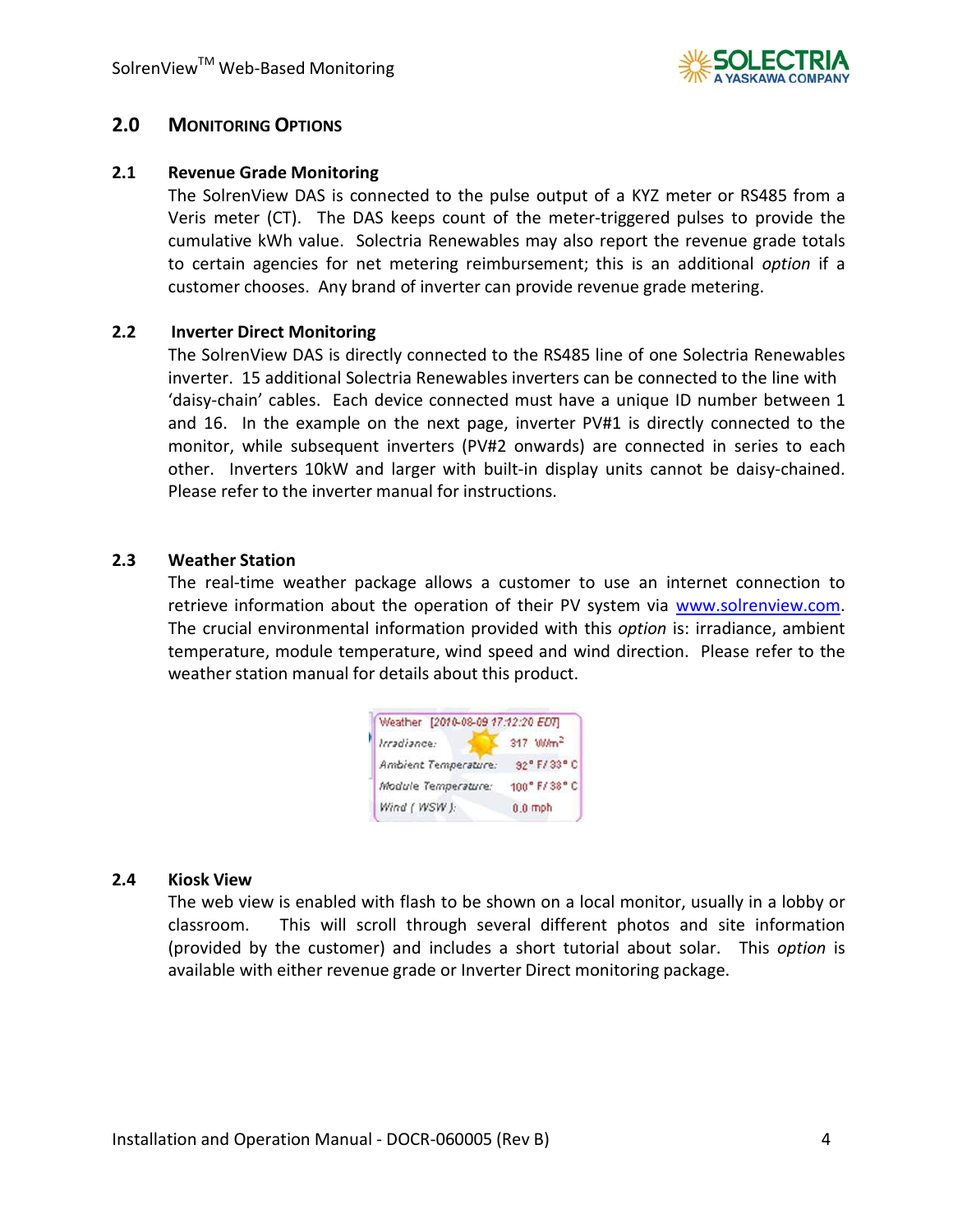



Figure 1.2 Inverter connections

A 6‐foot inverter to SolrenView cable will be provided, as well as the inverter to inverter 'daisy‐chain' cables to link two neighboring inverters together.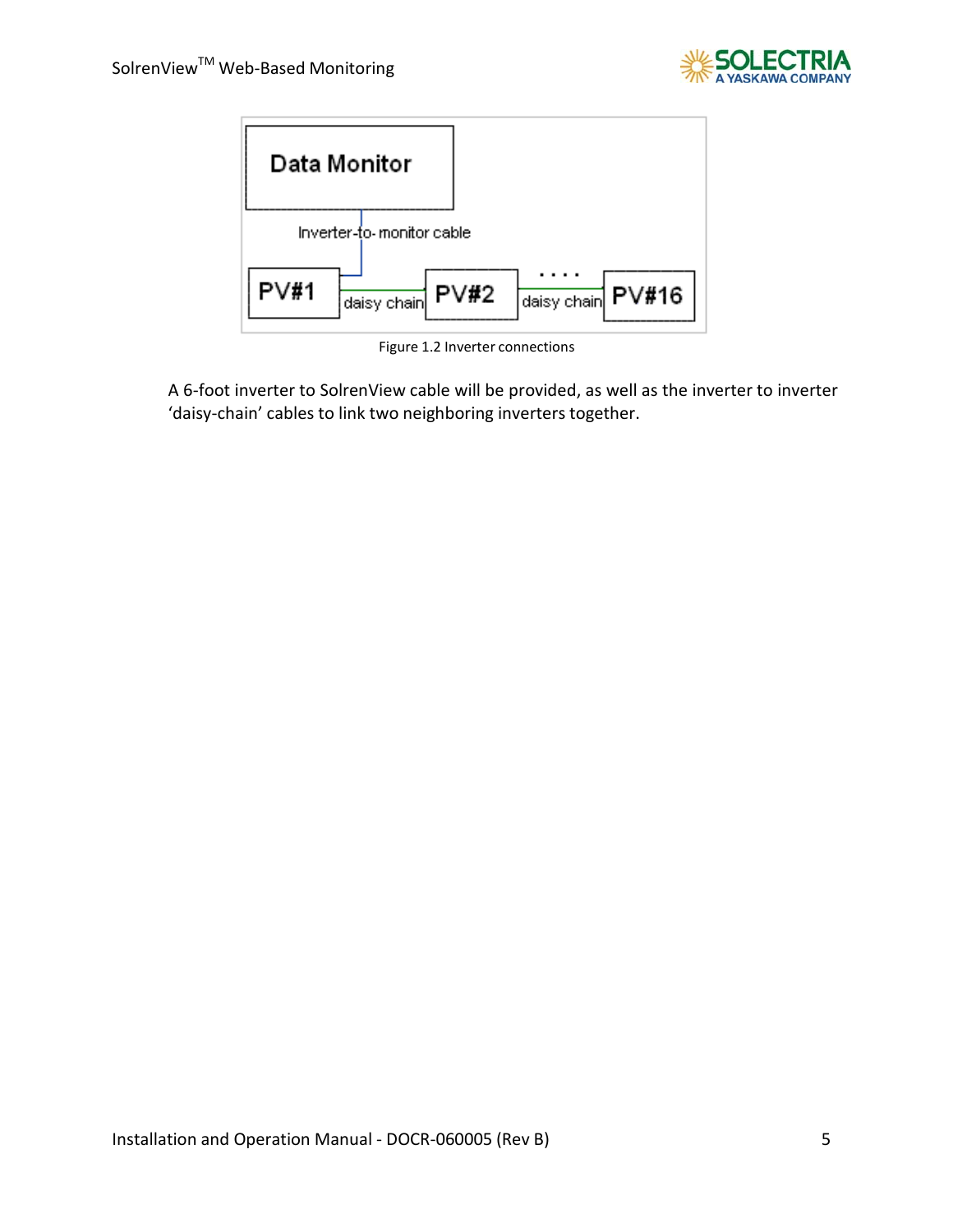

#### **3.0 ORDERING INFORMATION**

The SolrenView monitoring DAS is normally ordered through the solar system installer or distribution agent. Please contact one of our distributors for current pricing structure (please see: http://www.solren.com/distributors.html for a list of distributors). Monitoring contract renewals can be purchased directly from Solectria Renewables.

Solectria Renewables must program the SolrenView DAS for each installation. A site survey form must be completed and returned to Solectria Renewables prior to the shipment of the equipment (see Appendix  $C -$  SolrenView<sup>TM</sup> Site Survey).

The SolrenView DAS will ship with the electronic receiving and sending unit, power cable, cable from the unit to 1 inverter and if multiple inverters are monitoring daisy-chain cables for interconnections. For outdoor installations, weatherproof housing is required (this is optional if indoor installation).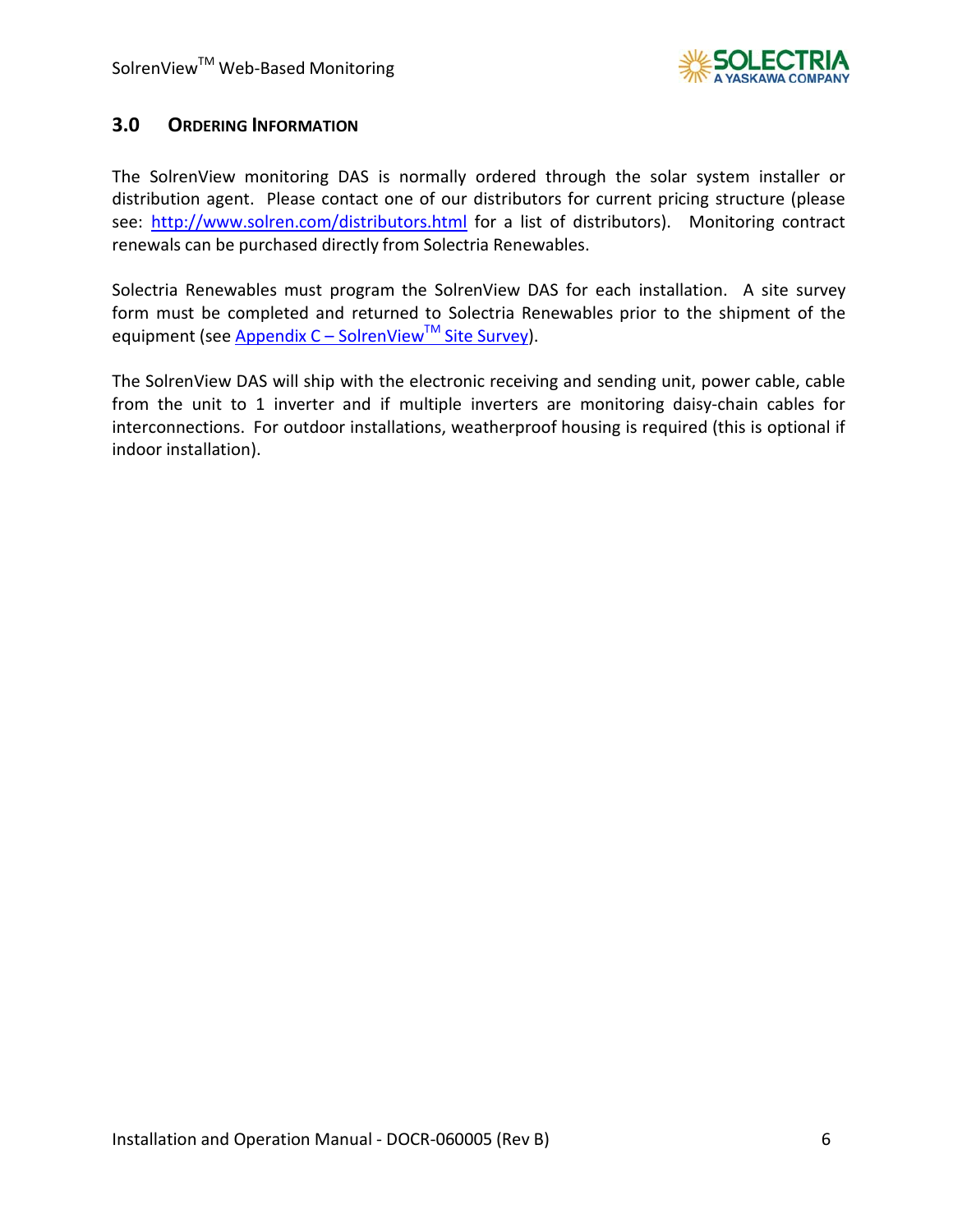

#### **4.0 SYSTEM REQUIREMENTS**

To send the information to Solectria Renewables server, the SolrenView DAS requires a high speed internet connection. A CAT5 Ethernet cable connects the DAS to a router or other LAN device capable of providing an IP address. The WAN connects to an internet equipped device.



Figure 2.1 LAN configuration

#### **4.1 Wire/Cable Lengths**

The total wiring distance between two final endpoints of a network must not exceed 100 meters (328 ft). This rule applies to both the Ethernet (wire length from DAS to router/switch/modem) and RS485 (wire length from DAS to the last inverter of a daisy‐ chain) networks. The wires from the KYZ meter pulse outputs to the data monitor must not exceed 100 ft.

#### **4.2 Site Preparation**

The SolrenView DAS is designed for wall mounting and should be installed in an indoor location close to the inverter(s). A standard 120VAC outlet for the DAS power supply is required the power supply cable is 6 feet. For outdoor installations, weatherproof housing is required (this is optional if indoor installation).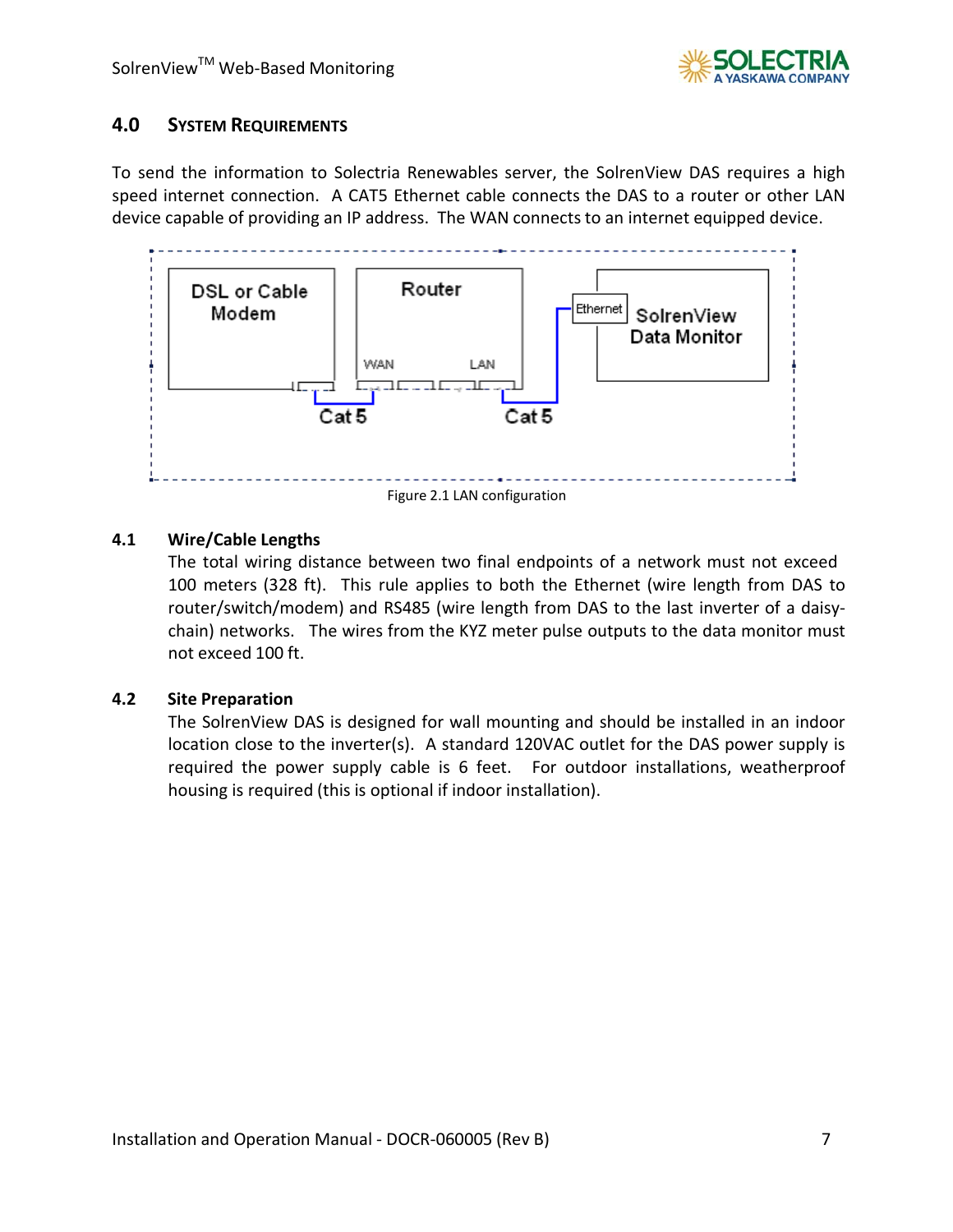

#### **5.0 INSTALLING SOLRENVIEW**

It is recommended to install the SolrenView DAS module and attach all wiring prior to applying the power to the DAS.

#### **5.1 Inverter Direct Connections**

For one inverter, connect the RJ45 connector to the appropriate port inverter and the bare wire connections labeled A and B to the RS485A and RS485B connections on the SolrenView DAS.

For Inverter Models PVI1800 and PVI2500, the brown wire is to the RS485A and the Brown/white wire is to RS485B. For the PVI3000, PVI4000, PVI5000 and PVI 5300, the brown wire is the RS485A and the green wire is the RS485B.





Figure 4.1 PVI1800 and PVI2500 RS485 connections



Figure 4.2 PVI3000 through PVI5300 RS485 connections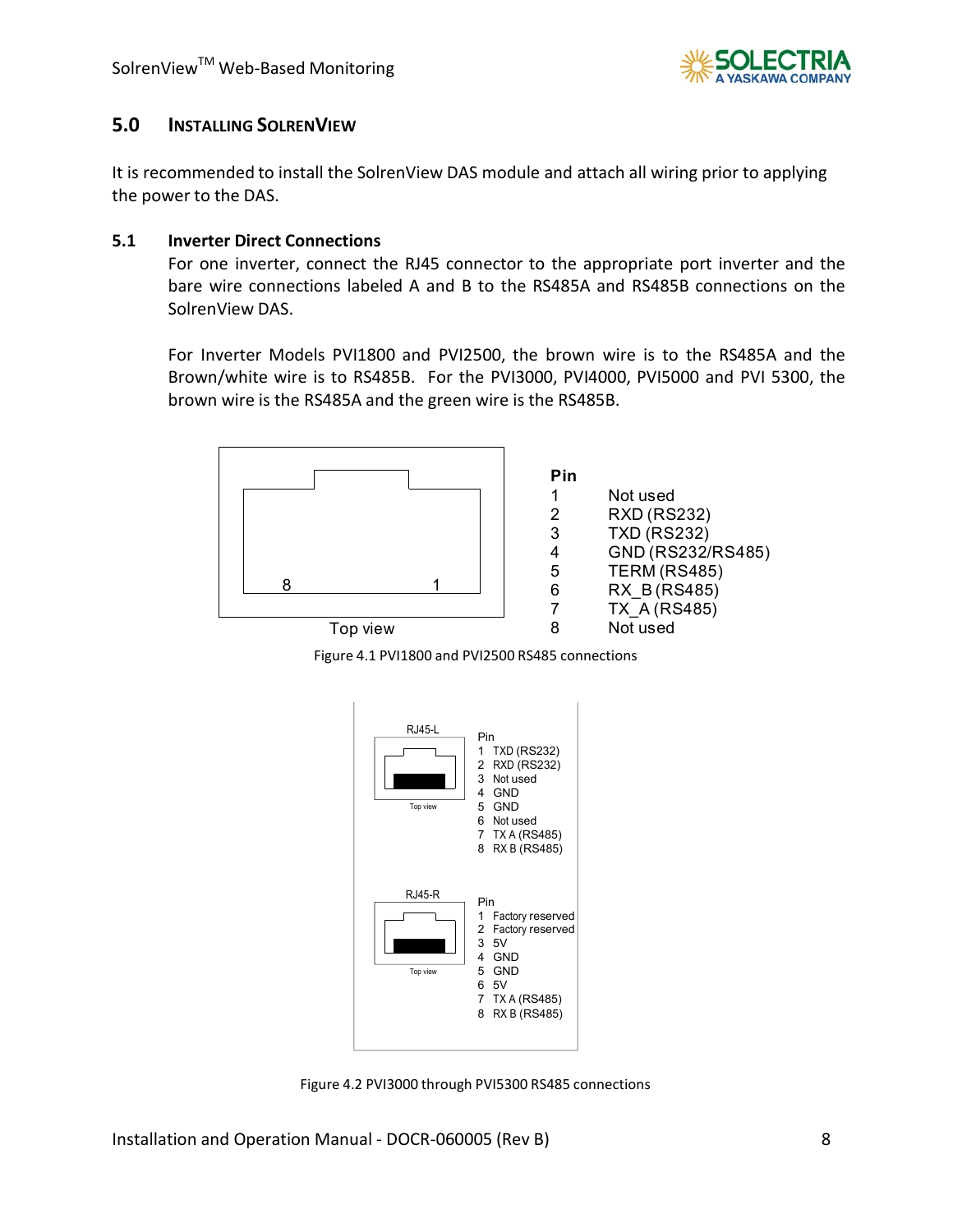

#### **5.2 Connecting multiple inverters**

Multiple inverters are connected from one to another using the cables supplied. If the distances between the inverters are greater than the standard cables, CAT5 cables may be used. If mixing PVI1800 or PVI2500 with any PVI3000-PVI5300, a hybrid cable must be used as the pin configurations are different. Up to 16 inverters may be connected to one SolrenView DAS. Each inverter must have a unique ID number between 1 and 16. If you received inverters with the same ID numbers, please contact Solectria Renewables for assistance (see Appendix  $B -$  Contact Information).

#### **5.3 Revenue Grade Monitoring**

A pulse type revenue grade meter is installed into the AC wiring between the inverter and the grid (please follow applicable codes). The following meters have been configured for use with the SolrenView DAS:

- For 3 phase AC service GE KV2c meter
- For single phase AC service the ABB FM2S

When installing the pulse meter, verify the inverter(s) AC line is wired to the top lugs (line) of the meter base and the building/utility is wired to the bottom lugs (load) of the meter base to enable correct forward counting. Connect pulse output of KYZ meter to the DAS. The Red wire to **'K',** Yellow wire to **'Y1',** in some instance the Black to **'Z1'** to the terminal blocks on the SolrenView DAS. Extend pulse wires up to 100'as needed.

The Veris meter "current transducer" (CT's) is installed on 3‐phase AC service. Connect to the DAS using the RS485 connections with the + from the meter to the RS485A and the – from the meter to the RS485B.

#### **5.4 Ethernet Connection**

With the SolrenView DAS installed and the inverter and/or revenue grade meter attached, the Ethernet cable can be attached to the Ethernet port. The SolrenView DAS can now have the power applied using the supplied AC adapter. The SolrenView DAS will perform a self test and can be verified by the power light, server light and device light all turn on and off twice. Once there is network activity, the LED's near the Ethernet port on the data monitor will blink.



\*\*Note: Blinking of the LEDs on the Ethernet port (green, orange) only indicates the existence of a physical *connection. This does not guarantee that a successful outbound network connection if the logical IP configuration (DHCP or LAN gateway, etc) has not been configured properly.*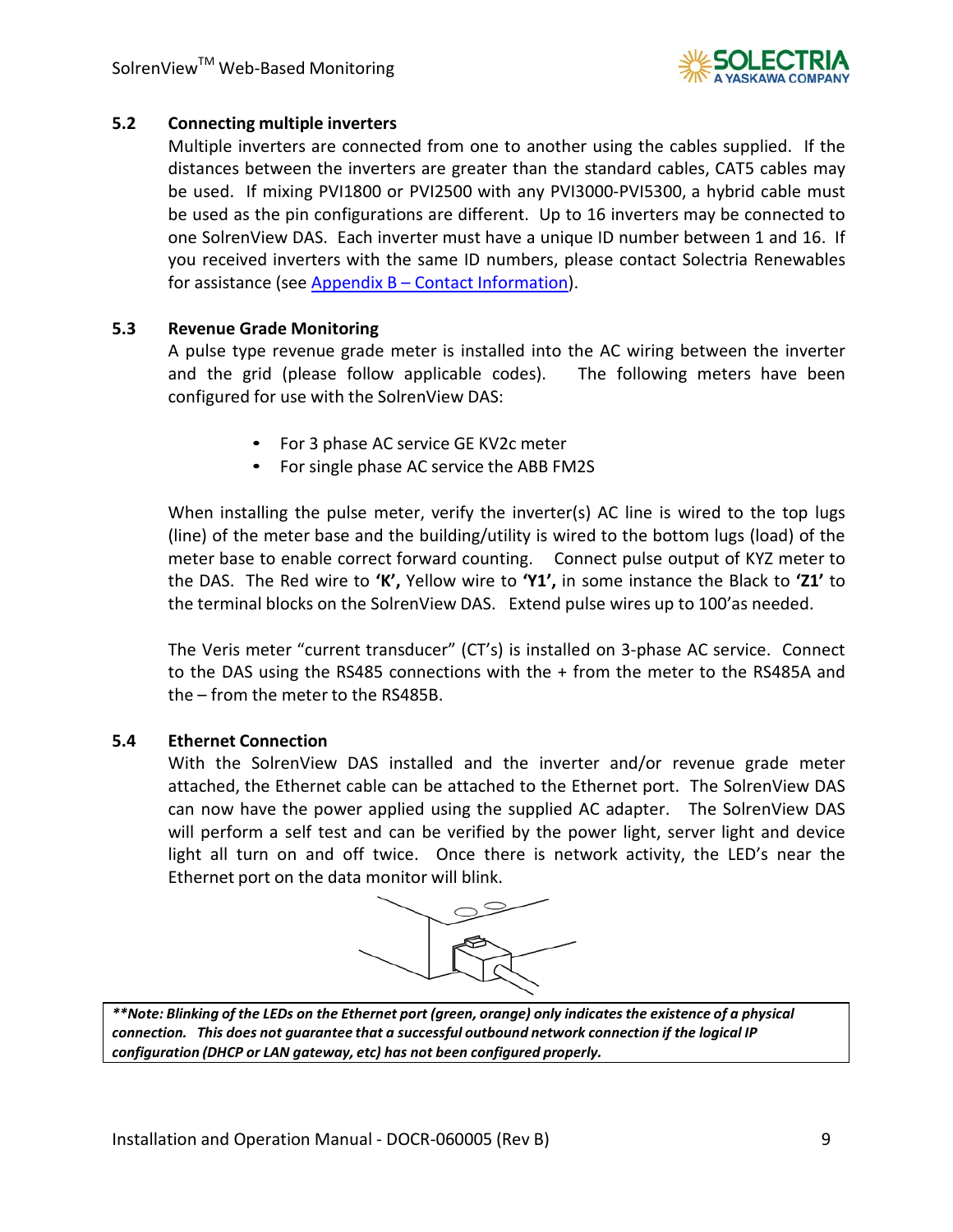

#### **6.0 SOLRENVIEW OPERATION**

#### **6.1 Device Sensing**

When power is applied to the SolrenView DAS, the unit will poll the connected devices for information once per minute. This can be verified as the device light will blink once per device every 60 seconds. For example, if there are 2 inverters, the device light will blink twice each minute. If there are 3 inverters and one revenue grade meter, the device light will blink 4 times. While the inverters are off they will not be recognized by the SolrenView DAS.

#### **6.2 Internet connection**

Following the device light blink indicating collecting the information from the devices, the server light will blink once to indicate the information has been sent to the internet for transmission to the Solectria Renewables server. If the server light does not blink, this is an indication the DAS does not have access to the internet (see troubleshooting).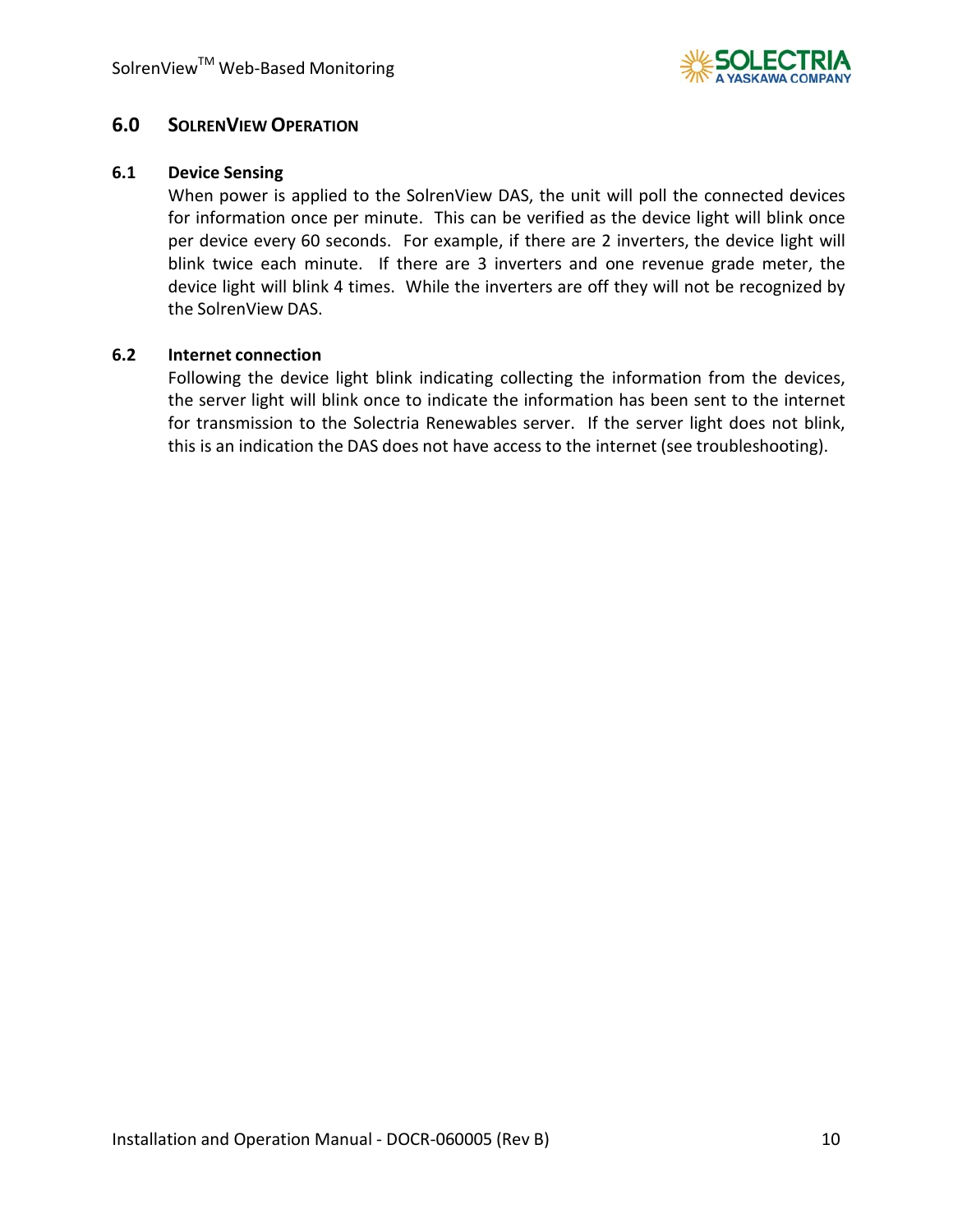

#### **7.0 WEB VIEW**

Using any web enabled device the SolrenView site can be viewed via a direct a browser to: http://www.solrenview.com. Click on 'Live Sites' at the top of the page and a list of public system sites will be displayed sorted by installer. If your site isn't listed yet, please call to check Solectria Renewables (see Appendix B) on the status of your site's availability.

#### **7.1 Web page information**

Solectria Renewables designates several status indications as a quick visual for the site:

#### **Status Indications**

Active System is active (inverter/meter communicating) **Asleep** System is not currently active, ie at night or during low sunlight levels **Inactive** System has been asleep for almost a day **Offline** System is not currently connected to the Solren View server

During normal daylight hours the status indication should be green and "active" The top line indicates the DAS is online and the last update time stamp. The server will update the view every 15 minutes. For kiosk view, the server will update at each full cycle.

#### Example of system status'

| Online / last update: 2008-09-10 00:28:15 EDT } |                             |     | Online f last update: 2008-09-10 00:28:15 EDT } |                             |           |
|-------------------------------------------------|-----------------------------|-----|-------------------------------------------------|-----------------------------|-----------|
| System Status, Inverter-Direct:                 | <b>Active</b>               |     | System Status, Inverter-Direct:                 | <b>Inactive</b>             |           |
| Energy generated today:                         | $0.0$ kWh                   |     | Energy generated today:                         |                             | $0.0$ kWh |
| Lifetime energy generated:                      | $0.0$ kWh                   |     | Lifetime energy generated:                      |                             | $0.0$ kWh |
| Lifetime CO <sub>2</sub> emission offset:       | 0.0                         | lbs | Lifetime CO <sub>2</sub> emission offset:       | 0.0                         | lbs       |
| System AC power now:                            | 0.0                         | W   | System AC power now:                            | 0.0                         | W         |
|                                                 | <b>View Inverter Direct</b> |     |                                                 | <b>View Inverter-Direct</b> |           |

An inactive status indication is the result of the inverter(s) not communicating or the revenue grade meter not communicating.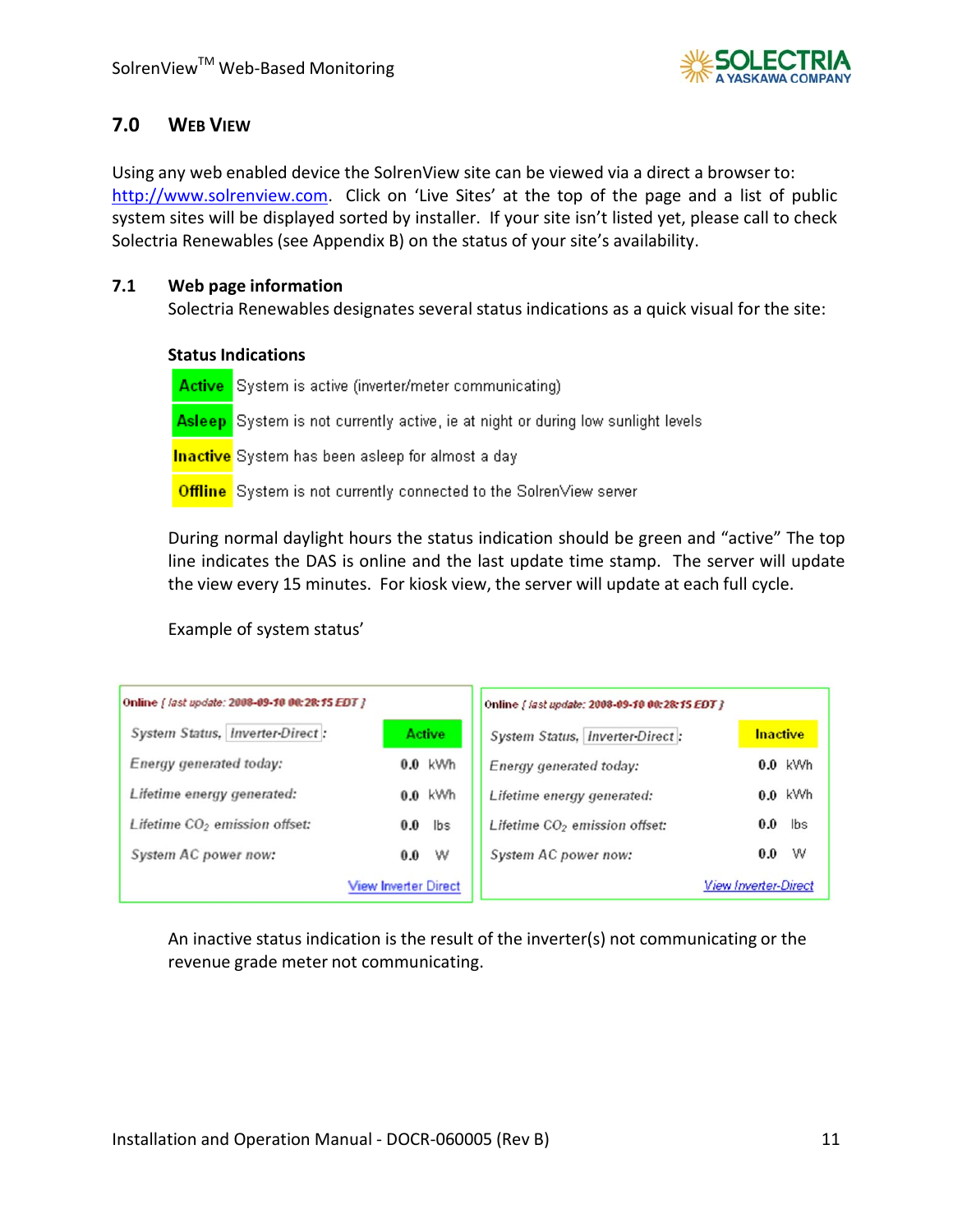

#### **7.2 Inverter Direct and Revenue Grade Displays**

On the summary page, if Revenue Grade monitoring is selected as an option, the data shown under 'Current System Status' is calculated from the Revenue Grade meter.

| System Status Now (2009-03-12 14:13:46 EDT)     |                           |
|-------------------------------------------------|---------------------------|
| Online / last update: 2009-03-12 14:13:19 EDT } |                           |
| System Status, Revenue-Grade :                  | Active                    |
| Energy generated today:                         | 30.4 kWh                  |
| Lifetime energy generated:                      | 5407.8 kWh                |
| Lifetime CO <sub>2</sub> emission offset:       | 6760<br>– Ihs             |
| System AC power now:                            | 7740.0<br>w               |
|                                                 | <b>View Revenue-Grade</b> |

If Revenue Grade monitoring is not selected, the system summary data is calculated from Inverter Direct data instead.

| System Status Now (2009-03-12 14:14:29 EDT)     |                             |            |  |  |  |  |
|-------------------------------------------------|-----------------------------|------------|--|--|--|--|
| Online / last update: 2009-03-12 14:12:35 EDT / |                             |            |  |  |  |  |
| System Status, Inverter-Direct:                 | Active                      |            |  |  |  |  |
| Energy generated today:                         |                             | $10.3$ kWh |  |  |  |  |
| Lifetime energy generated:                      | 535.3 kWh                   |            |  |  |  |  |
| Lifetime CO <sub>2</sub> emission offset:       |                             | 669 lhs    |  |  |  |  |
| System AC power now:                            | 2717.0 W                    |            |  |  |  |  |
|                                                 | <b>View Inverter-Direct</b> |            |  |  |  |  |

#### **7.3 Inverter and Revenue Grade history data**

To view logged data history, click on 'View Inverter Direct' or 'View Revenue Grade' link. The data log navigator is on the top left of the page.

|  | Day Week Month |  |
|--|----------------|--|
|  |                |  |

The day mode (default) will show the current day view. To move back one day select the single back arrow  $\leq$  to go back to the first day select the double back arrow  $\leq$ . To return to the current day, select the forward arrow  $\geq$  or double forward arrow  $\geq$ . By selecting week or month, the view will change accordingly. The back and forward arrows will step back either one week at each selection or one month.

On the top right, a list of data values can be selected for viewing.

AC Energy AC Power AC Voltage AC Current DC Voltage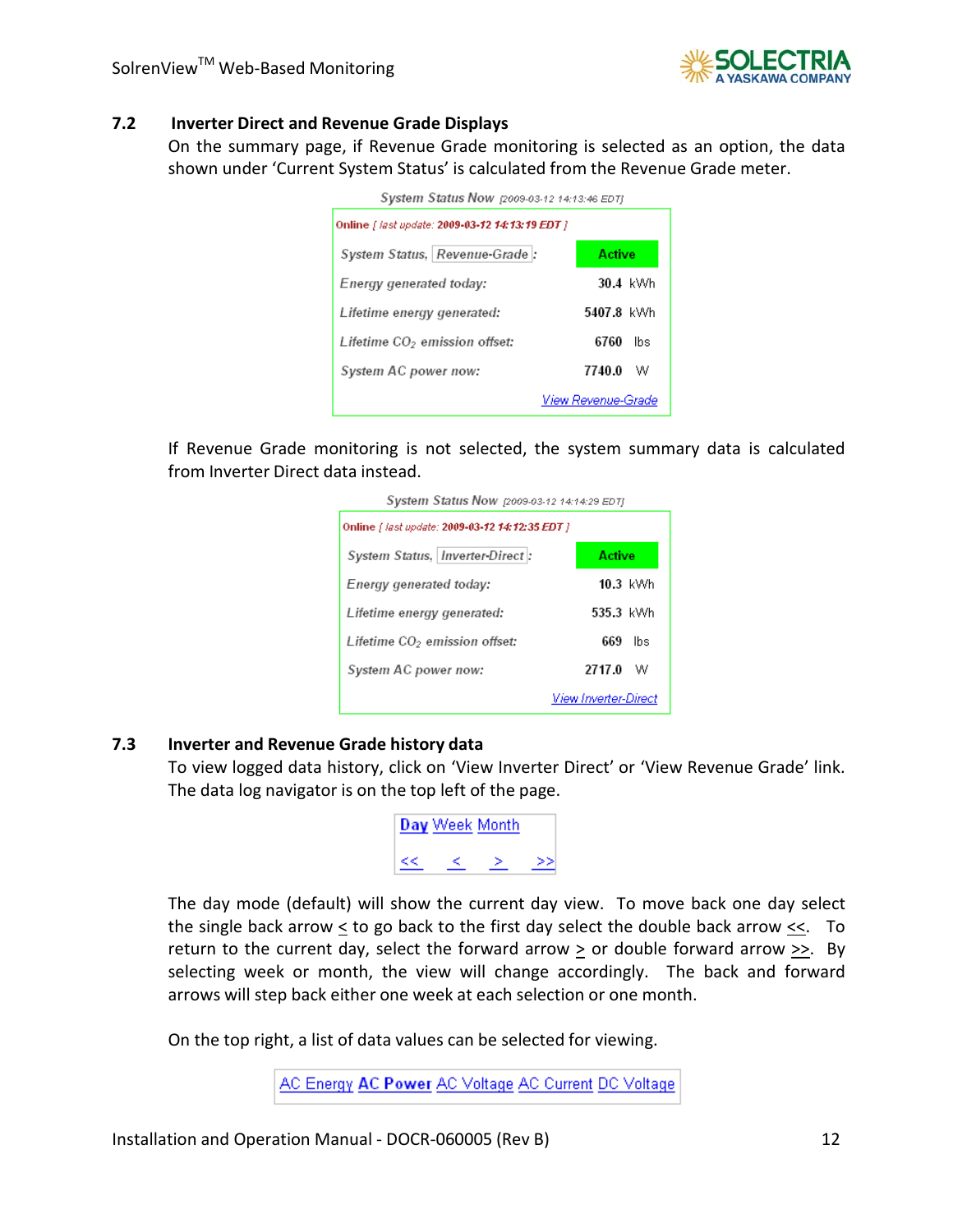

#### **8.0 ALARM/EVENT NOTIFICATIONS**

To be notified of system-related events, be sure to specify an e-mail address under the site survey/PO checklist. To get notification through SMS, the 10-digit phone number and service provider must be provided. For example: 978‐123‐1234 (T‐Mobile)

#### **Table of Supported Events:**

| Alarm/Event                              | DAS Unit         | PVI1800-2500 | PVI3000-5300 | PVI13/15kW       | PVI60/82/95kW | <b>Description</b>                                                          | <b>Clears when</b>                  | <b>Severity</b><br>Levels | <b>Action Recommended</b>                                                           |
|------------------------------------------|------------------|--------------|--------------|------------------|---------------|-----------------------------------------------------------------------------|-------------------------------------|---------------------------|-------------------------------------------------------------------------------------|
| System- Offline                          | x                |              |              |                  |               | Data monitor not communicating to<br>server                                 | Network<br>communication<br>resumes | Informative               | Check ethernet connection to<br>DAS, power supply, router.<br><b>Reboot the DAS</b> |
| System-Inactive                          | $\boldsymbol{x}$ |              |              |                  |               | Inverters, meters not communicating Devices<br>to Data Monitor              | communicate again                   | Informative               | The inverter(s) may be off, check<br>wiring to DAS                                  |
| Inverter-Inactive                        |                  | $\mathbf{x}$ | x            | x                | $\mathbf{x}$  | Inverter not communicating,<br>triggered if 'System-Inactive' isn't         | Inverter<br>communicates            | Informative               | The inverter(s) may be off, check<br>wiring to DAS                                  |
| Inverter-Fan Life<br>reached             |                  |              |              | x                | $\mathbf{x}$  | Fan hours>40000; Trigger bit set by<br>inverter                             | Inverter trigger bit<br>clears      | Warning                   | Replace fan                                                                         |
| Inverter- MOV Fault                      |                  |              | x            | X                | $\mathbf{x}$  | MOV Fault; Trigger bit set by inverter                                      | Inverter trigger bit<br>clears      | Warning                   | The inverter may have had a high<br>voltage event. MOV may need<br>replacement      |
| Inverter- AC Voltage<br>Too High         |                  | x            | x            | $\boldsymbol{x}$ |               | x AC Voltage Too High; Trigger bit set<br>by inverter                       | Inverter trigger bit<br>clears      | Informative               | Verify the grid conditions                                                          |
| Inverter- AC Voltage<br>Too Low          |                  | x            | x            | x                |               | x AC Voltage Too Low; Trigger bit set by Inverter trigger bit<br>inverter   | clears                              | Informative               | Verify the grid conditions                                                          |
| Inverter- AC Frequency<br>Too High       |                  | $\mathbf{x}$ | x            | x                |               | x AC Frequency Too High; Trigger bit<br>set by inverter                     | Inverter trigger bit<br>clears      | Informative               | Verify the grid conditions                                                          |
| Inverter- AC Frequency<br><b>Too Low</b> |                  | x            | x            | x                |               | x AC Frequency Too Low; Trigger bit set Inverter trigger bit<br>by inverter | clears                              | Informative               | Verify the grid conditions                                                          |
| Inverter- Ground Fault                   |                  | $\mathbf{x}$ | x            | $\boldsymbol{x}$ |               | x Ground Fault; Trigger bit set by<br>inverter                              | Inverter trigger bit<br>clears      | Critical                  | Check the array for ground fault                                                    |
| Inverter-DC Voltage<br>Too High          |                  | $\mathbf{x}$ | x            | $\boldsymbol{x}$ |               | x DC Voltage Too High; Trigger bit set<br>by inverter                       | Inverter trigger bit<br>clears      | Critical                  | Remove DC voltage from<br>inverter                                                  |
| Inverter-Hardware<br>Error               |                  | x            | x            | x                | x             | Hardware Error; Trigger bit set by<br>inverter                              | Inverter trigger bit<br>clears      | Critical                  | Contact Solectria Renewables                                                        |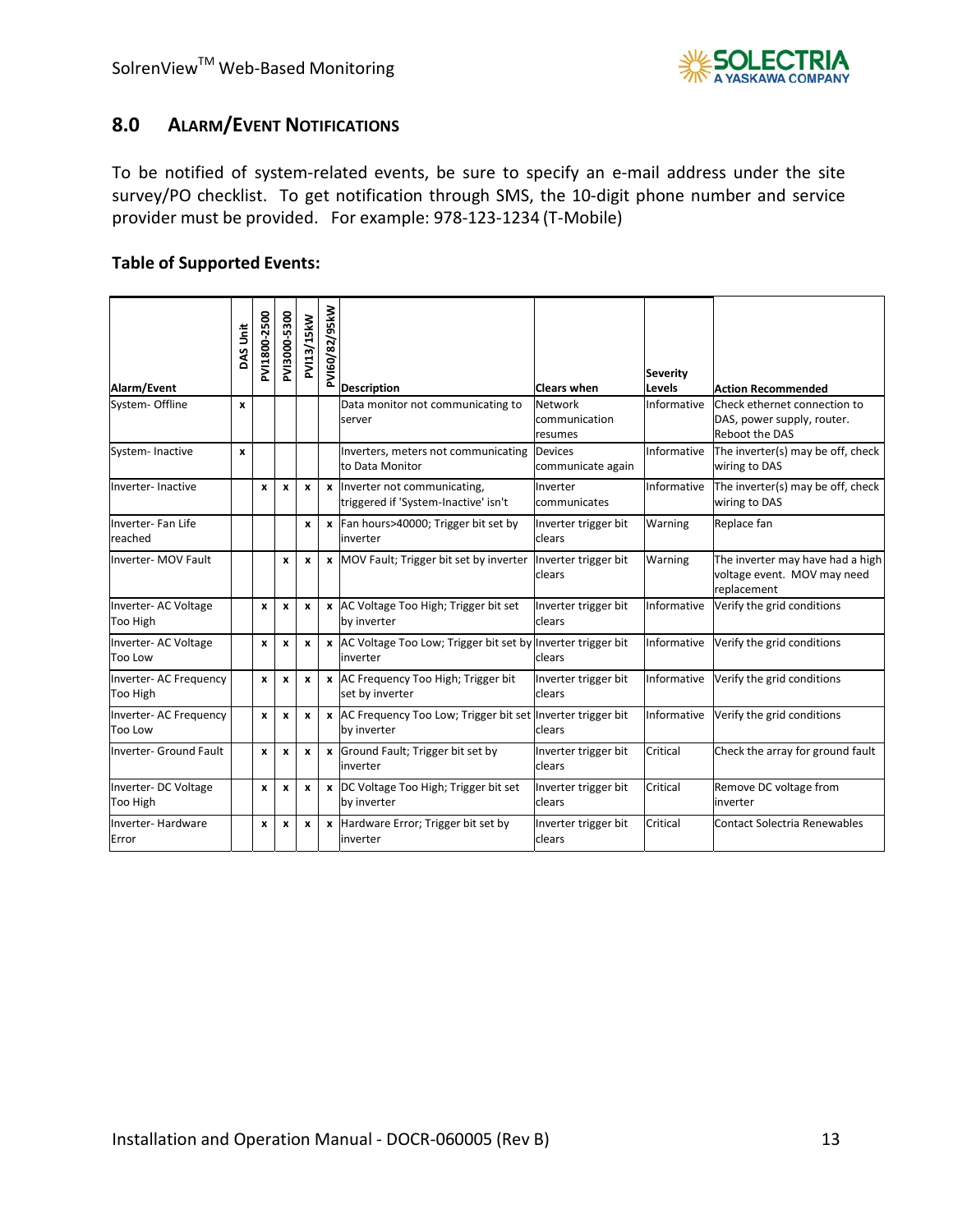

#### **9.0 TROUBLESHOOTING**

| <b>Fault Condition</b> | <b>Possible Cause</b> | <b>Possible Solutions</b>                                 |
|------------------------|-----------------------|-----------------------------------------------------------|
| No power light         | No power to the DAS   | 1. Verify power cable is plugged in to an<br>outlet.      |
|                        |                       | 2. Verify the outlet has proper voltage.                  |
|                        |                       | 3. Check VDC voltage at the DAS, If not                   |
|                        |                       | present replace the power cable.                          |
|                        |                       | Replace the DAS.<br>4.                                    |
|                        |                       | Contact Solectria Renewables.<br>5.                       |
| Device light not       | The DAS is not        | If Inverter Direct, verify inverter<br>1.                 |
| flashing               | detecting any devices | connections to RS485 A and B.                             |
|                        |                       | 2. Verify the inverter ID number is between 1<br>and 16.  |
|                        |                       | If multiple inverters installed, verify the ID<br>3.      |
|                        |                       | numbers are not duplicated. Check daisy-<br>chain cables. |
|                        |                       | 4. If revenue grade option, verify the pulse              |
|                        |                       | meter is connected to Y1 and K, CT meter                  |
|                        |                       | to RS485 A and B.                                         |
| Server light not       | The DAS is not        | The DAS is not receiving an IP address from<br>1.         |
| flashing               | sending to the        | the router.                                               |
|                        | internet              | The CAT5 Ethernet cable is not attached or<br>2.          |
|                        |                       | defective.                                                |
|                        |                       | The router is not allowing the DAS traffic<br>3.          |
|                        |                       | through.                                                  |
|                        |                       | A firewall is blocking the outgoing port.<br>4.           |
|                        |                       | There is an IP address conflict.<br>5.                    |

#### **9.1 Server Light not Flashing**

If the SolrenView DAS is not connecting to the internet, verify the "server" light is flashing at least once per minute. If not flashing and the SolrenView is configured with DHCP "dynamic host configuration protocol", it may have temporarily lost the connection and has selected the "fall back" IP address of 192.168.1.11, and this IP address is not compatible with your LAN. Using a browser window, enter the LAN IP address to see if the router can communicate with the DAS. The Ethernet cable must be attached prior to powering up the DAS.

If available, use a DHCP-enabled router or temporarily enable DHCP on an existing router to find the IP address of the data monitor by following these steps: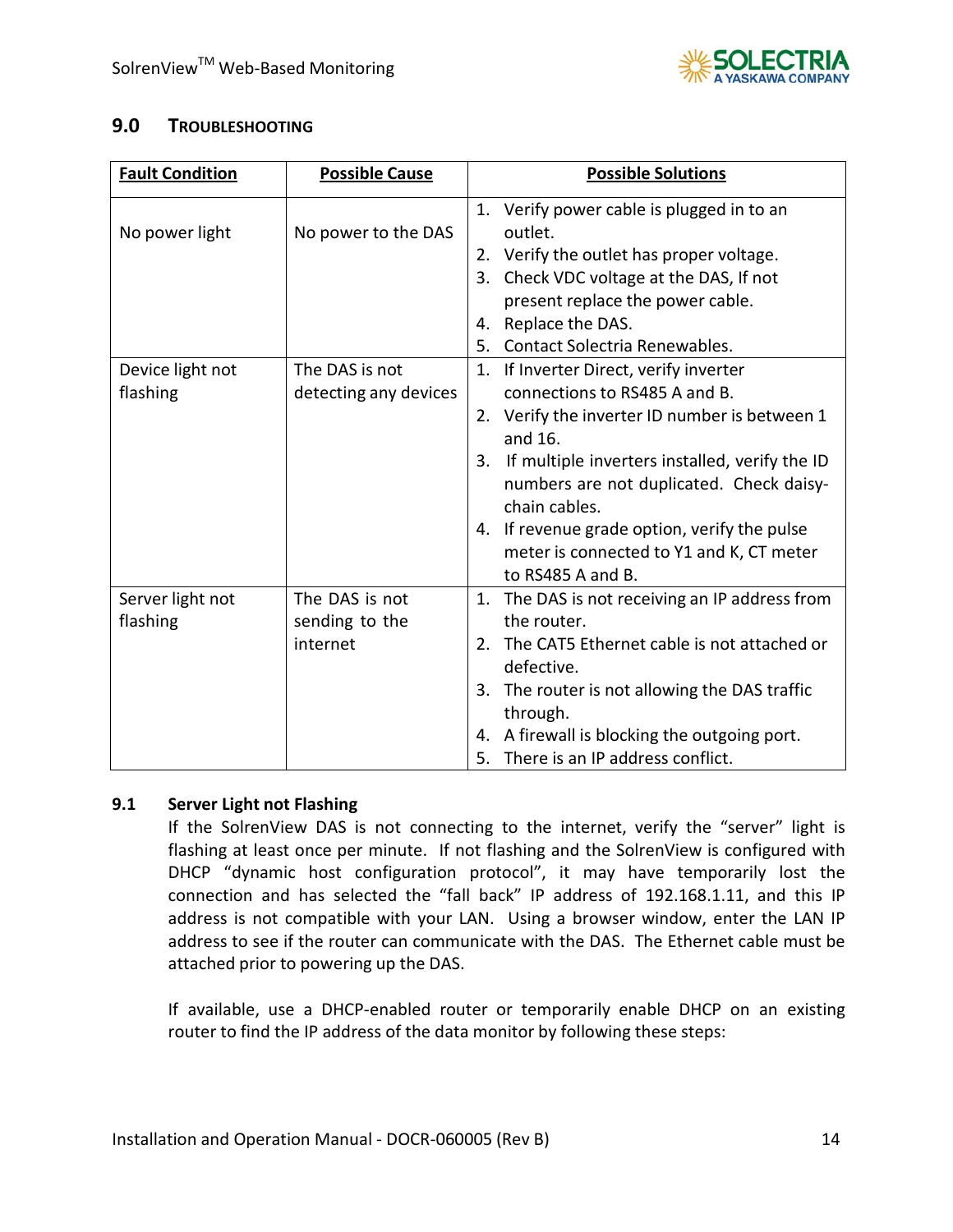

#### **9.2 Find the LAN IP address of the SolrenView Data Monitor**

Access and view the DHCP client list of your local DHCP server. Refer to your network admin and/or router manual for help. If the DHCP server is your router, open a web page to the router, usually http://192.168.1.1 to find the DHCP client list. The serial number of the SolrenView DAS is the MAC address. Locate this number to compare with the DHCP client list. The MAC address format is 00:90:c2:XX‐XX‐XX.



The IP address of the data monitor should be displayed in the client entry.

Example DHCP client list

| DHCP Active IP Table   |                         |                   |                    |           | Refresh |
|------------------------|-------------------------|-------------------|--------------------|-----------|---------|
|                        | DHCP Server IP Address: |                   | 192.168.1.1        |           |         |
| <b>Client Hostname</b> |                         | <b>IP Address</b> | <b>MAC Address</b> | Interface | Delete  |
| 00:90:c2:12:34:56      |                         | 492.168.1.100     | 00-90-c2-12-34-56  | Ethernet  |         |
| computer1              |                         | 192.168.1.101     | XX-XX-XX-XX-XX-XX  | Ethernet  |         |

If the DHCP router drops the SolrenView DAS, or if there are address conflicts, it is recommended to set the DAS to a Static or fixed IP address. This can only be accomplished if you have the current LAN IP address and have a computer connected to the same network.

#### **9.3 Setting a Static LAN IP Address**

SolrenView DAS units shipping DCHP enabled have a *"fall back" IP address*  of **192.168.1.11** and a *subnet mask* of **255.255.255.0**, the *default gateway* is **0.0.0.0** in the event that DHCP fails during start‐up. Use a switch, hub, router, and/or crossover cable to connect to this IP address via a web browser in order to reconfigure its IP settings. After entering the IP address, click on the settings tab.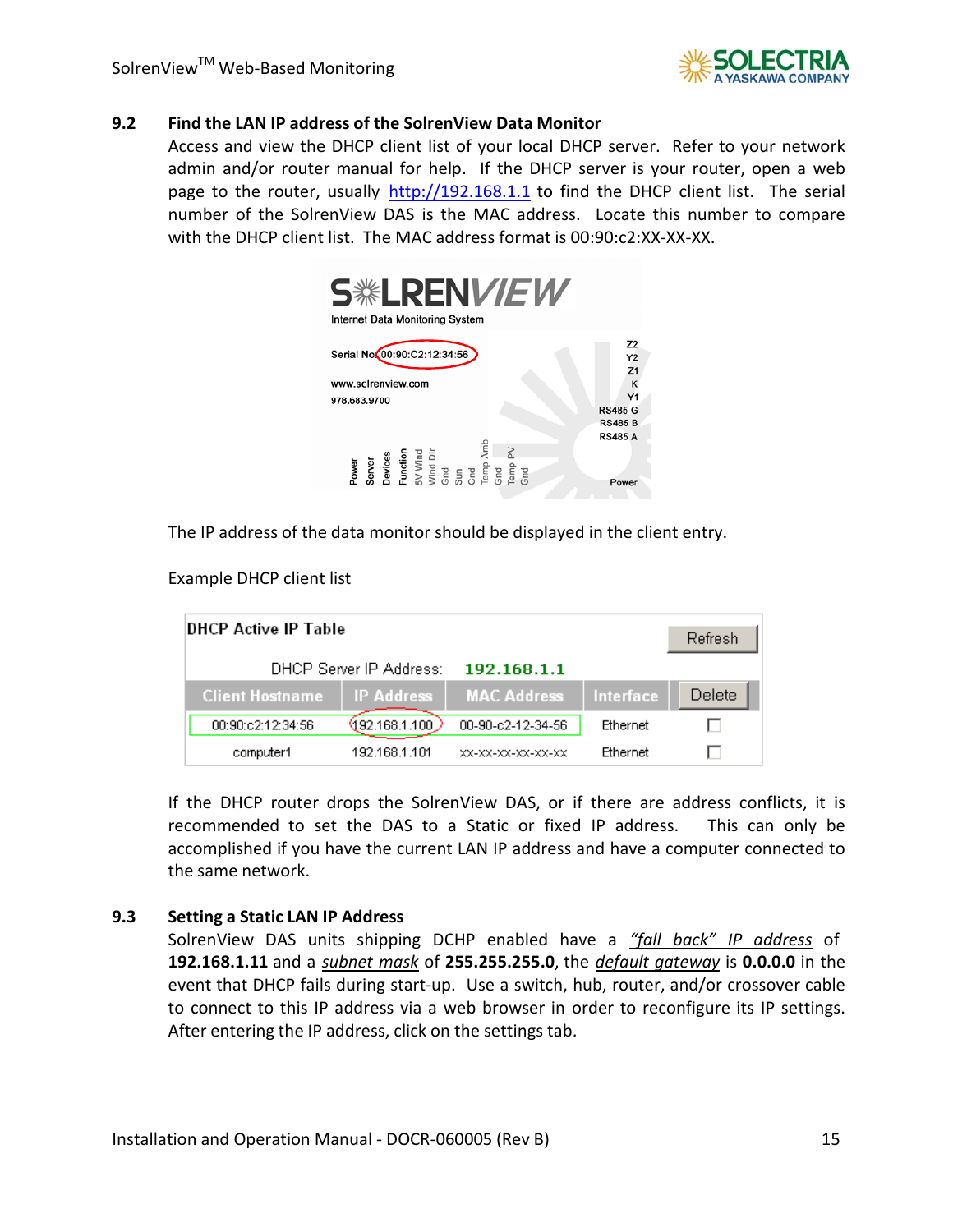

current time:  $2009-08-17$  15:22:07 D ST<br>start time:  $2009-08-17$  17:54:38

00:90:c2:d8:09:f9 C20090817.bin<br>[Aug 17 2009:14:53:46]

**COMMERCIAL** 

Main Settings

Data Polling Interval: 10 secs

Meter Count:1234 \* 0/1000=0 kWh

Device(s) found: 1 RS485#2:[2009-08-17 15:27:03] PV System Power:0.0 W PV Total Energy:1000.0 kWh

| lm                                                                                                                                                                                                                     | . Baud<br>Rate          | S <sub>n#</sub> |                 | <b>Class</b>   | DC<br>Volt<br>$\infty$ | $\infty$ | VAB VBC VCA<br>$\infty$ | $\infty$          | AC<br>Current<br>(A) | AC<br>Power<br>(W) | AС<br>Energy<br>(kWh) | <b>RT</b><br>(hrs) Seq |    | GF<br>Phase Alarm/ Stat/<br>Code1<br>msb | DC<br><b>Code1</b><br>lsb | DC<br>Limit<br>$\sim$ Code2 Fail<br>msh | DC<br><b>HW</b><br>Code2<br><b>lsh</b> | AC<br>Status/Limit/<br>Code <sub>3</sub><br>msh | AС<br>Code <sub>3</sub><br>lsb | AC<br><b>HW</b><br>Fail<br>Code4 Isb<br>msb | Error/<br>Code4 |
|------------------------------------------------------------------------------------------------------------------------------------------------------------------------------------------------------------------------|-------------------------|-----------------|-----------------|----------------|------------------------|----------|-------------------------|-------------------|----------------------|--------------------|-----------------------|------------------------|----|------------------------------------------|---------------------------|-----------------------------------------|----------------------------------------|-------------------------------------------------|--------------------------------|---------------------------------------------|-----------------|
|                                                                                                                                                                                                                        |                         |                 | 19200 080000-00 | PVI<br>60-95kW | 265.0 0.0              |          | 10.0                    | 10.0              | 10.0                 | 10.0               | 1000.0                | In                     | lo | l00h                                     | 44h                       | 100h                                    | 00h                                    | loon.                                           | 00h                            | 00h                                         | 01h             |
| <b>Freq Very</b><br>Volt<br>Volt Very<br>Freq<br><b>Clear Volt</b><br><b>Clear Volt</b><br>Volt<br>Volt Very<br>Freq<br>Token WAC VAC<br>High<br><b>High</b><br>High<br>Low<br>High<br>Low<br>Low<br>Low<br>Lew<br>Low |                         |                 |                 |                |                        |          |                         | <b>Clear Freq</b> |                      |                    |                       |                        |    |                                          |                           |                                         |                                        |                                                 |                                |                                             |                 |
| A88                                                                                                                                                                                                                    |                         | 95000 480       |                 | 514.88         | 528.07                 |          |                         | 421.85            | 479.02               |                    | 60.50                 | 57.81                  |    | 56.98                                    |                           | 1000                                    |                                        | 2000                                            |                                | 2000                                        |                 |
|                                                                                                                                                                                                                        | Eac: 1000 kWh<br>Pac:0W |                 |                 |                |                        |          |                         |                   |                      |                    |                       |                        |    |                                          |                           |                                         |                                        |                                                 |                                |                                             |                 |

Browser window DAS view

1. Click the settings tab to open the page for setting the static IP address.

| 00:90: c2: d8:09: f9<br>C20090817.bin<br>JAug 17 2009:14:53:46]<br><b>COMMERCIAL</b>                               | current time: 2009-08-17 15:22:07 D ST<br>start time: 2009-08-17 17:54:38                                                                                                                       |
|--------------------------------------------------------------------------------------------------------------------|-------------------------------------------------------------------------------------------------------------------------------------------------------------------------------------------------|
| Main Settings                                                                                                      | Reboot                                                                                                                                                                                          |
| <b>Time Synchronization</b>                                                                                        | <b>Network Configuration</b>                                                                                                                                                                    |
| Last NIST Update [N/A] Update<br>Disable DST<br>NIST Server:Port 129.6.15.29<br>$\pm$ 13<br>Standard UTC Offset -5 | <b>Currently Configured</b><br>MAC 00:90:c2:d8:09:f9<br>DHCP On<br>IP 192.168.44.50<br>Netmask 255.255.255.0<br>Router/Gateway 192.168.44.1<br>Last Update N/A<br>Use DHCP $\boxed{\checkmark}$ |
| <b>Miscellaneous</b>                                                                                               | IP (Non-DHCP) 192.168.1.11                                                                                                                                                                      |
| Baud Rate © Default O 19200 only O 9600 only<br>Pulse Weight (WH) 0                                                | Router/Gateway   192.168.44.1<br>Netmask 255,255,255.0                                                                                                                                          |
| Baud Rate <b>①</b> 19200 ○ 9600<br>Inverter ID<br>Inverter Low Voltage Tap . © 0% 0-5% 0-10%                       | Data Server:Port 74.208.71.243 :1236                                                                                                                                                            |
| Submit<br>Cancel                                                                                                   | Submit<br>Cancel                                                                                                                                                                                |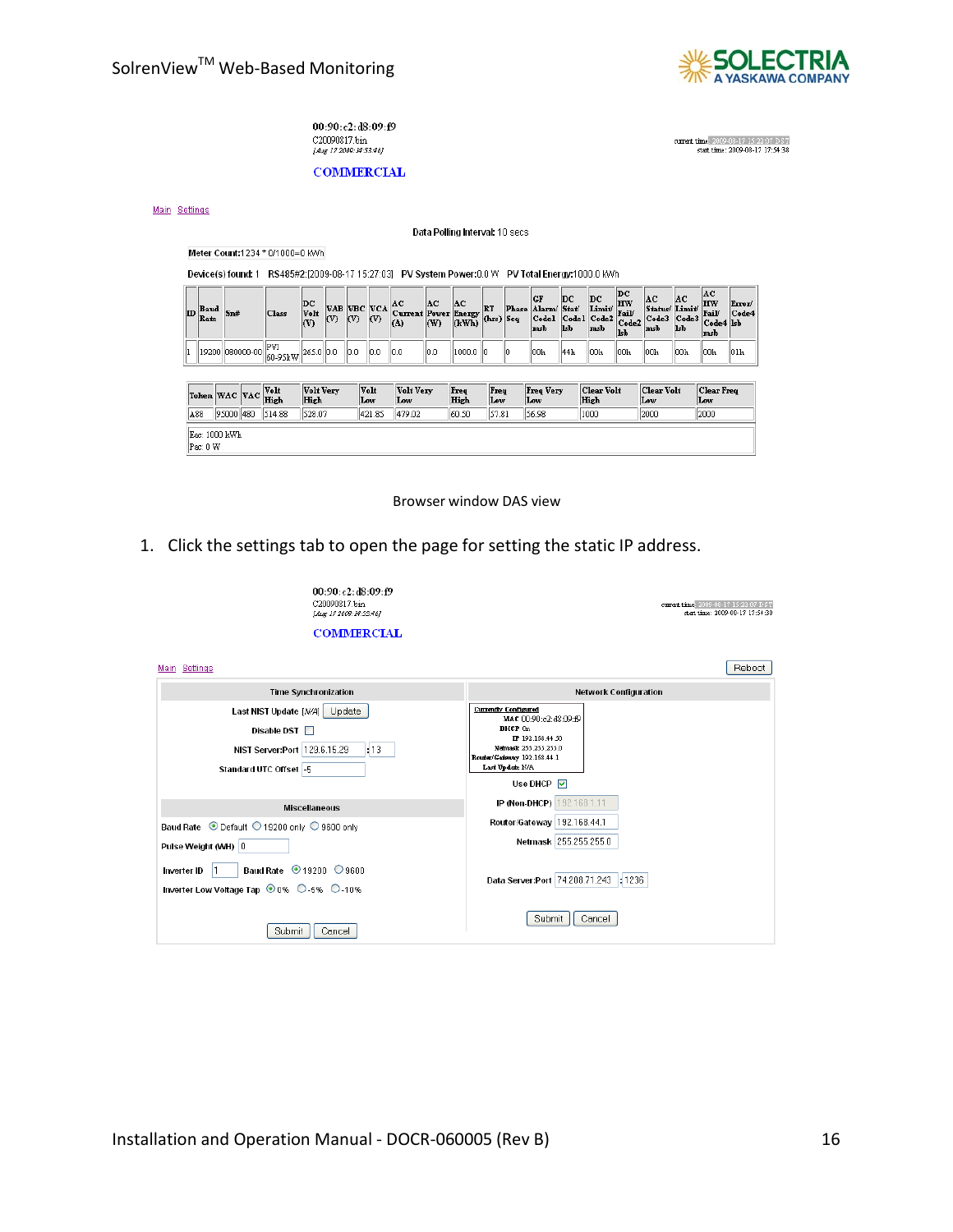

2. Un-check the Use DHCP box.

| current time: 2009-08-17 15:22:07 DST<br>start time: 2009-08-17 17:54:38                                                                                       |
|----------------------------------------------------------------------------------------------------------------------------------------------------------------|
|                                                                                                                                                                |
| Reboot                                                                                                                                                         |
| <b>Network Configuration</b>                                                                                                                                   |
| <b>Currently Configured</b><br>MAC 00:90:c2:d8:09:f9<br>DHCP On<br>IP 192.168.44.50<br>Netmask 255.255.255.0<br>Router/Gateway 192.168.44.1<br>Last Update N/A |
| Use DHCP $\boxed{\triangledown}$                                                                                                                               |
| IP (Non-DHCP)   192.168.1.11                                                                                                                                   |
| Router/Gateway   192.168.44.1                                                                                                                                  |
| Netmask 255.255.255.0                                                                                                                                          |
| Data Server:Port 74.208.71.243<br>: 1236                                                                                                                       |
| Submit<br>Cancel                                                                                                                                               |

- 3. Enter the LAN IP address, router gateway and netmask. Make sure these numbers match the exact numbers for the server or router LAN. If they are not correct the DAS will not connect to the internet.
- 4. Press submit at the bottom of the page. If the IP address is different from the address typed into the browser window, it will not reopen. To verify the settings, please type the new static IP address into the browser window.
- 5. Verify the server light flashes at least once per minute.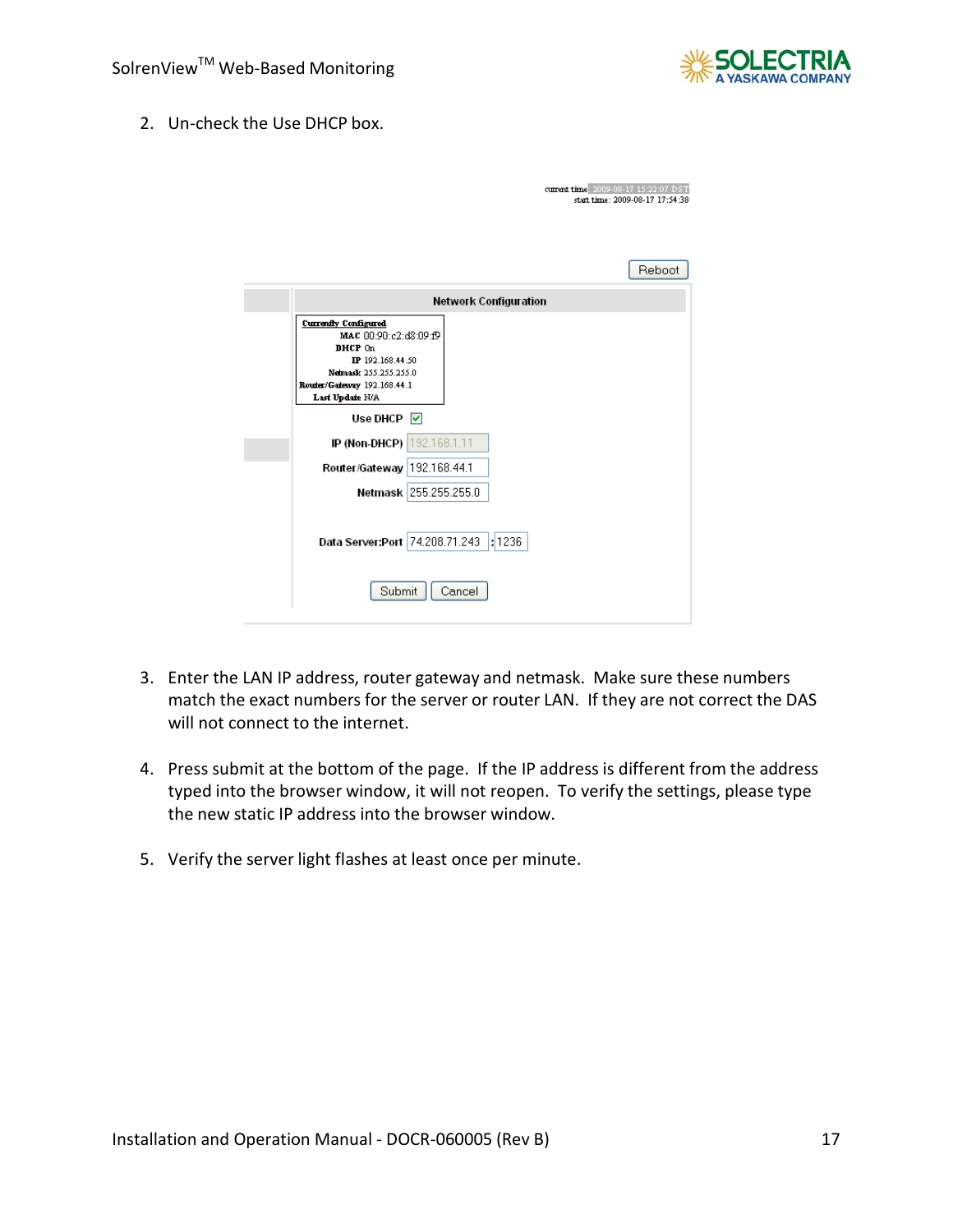

#### **10.0 WARRANTY – HARDWARE LIMITED WARRANTY POLICY**

#### **10.1 Warranty Start Date**

"Start Date" shall mean the earlier of (a) the date that data is first reported by end user to http://www.solrenview.com or (b) 30 days after Solectria Renewables' invoice for product.

#### **10.2 Warranty Period**

#### **10.2.1 External SolrenView gateways**

SolrenView gateways, (except weather monitoring gateways), shall have a warranty of three (3) years from the Start Date if the customer has purchased a three (3) year monitoring package, or five (5) years from the Start Date if the customer has purchased a five (5) year monitoring package. Similarly, if extended year monitoring has been purchased, Solectria Renewables will warrant gateway hardware for the appropriate monitoring period.

#### **10.2.2 SolrenView Weather & Weather with Wind gateways**

Solectria Renewables warranties gateways with SolrenView Weather monitoring for a period of one (1) year from Start Date.

#### **10.2.3 SolrenView 3rd Party Hardware**

All  $3^{rd}$  party hardware, including meters, light sensor, wind direction sensor, temp sensors shall have a 1 year pass‐through warranty as provided by the original equipment manufacturer

#### **10.3 Scope of Warranty**

During the warranty period, Solectria Renewables warrants that the product shall be free from defects in materials and workmanship under normal authorized use consistent with product installation and use guides. If Solectria Renewables repairs or replaces a product, its warranty continues for the remaining portion of the original Warranty Period or 90 days from the date of the return shipment to the customer, whichever is greater. All warranties are null and void if full payment for products and associated shipping are not received in full and in a timely manner by Solectria Renewables.

Solectria Renewables will, at its option, repair or replace the defective product free of charge, provided that Solectria Renewables is notified of the product defect within the product's Warranty Period, and provided that Solectria Renewables, through inspection, establishes the existence of such a defect and that it is covered by the Limited Warranty. Solectria Renewables will, at its option, use new and/or reconditioned parts in performing warranty repair and building replacement products. Solectria Renewables reserves the right to use parts or products of original or improved design in the repair or replacement. All replaced products and all parts removed from repaired products become the property of Solectria Renewables. Solectria Renewables will attempt to repair the unit within a reasonable time period - typically within a 20-business day

Installation and Operation Manual - DOCR-060005 (Rev B) 18 18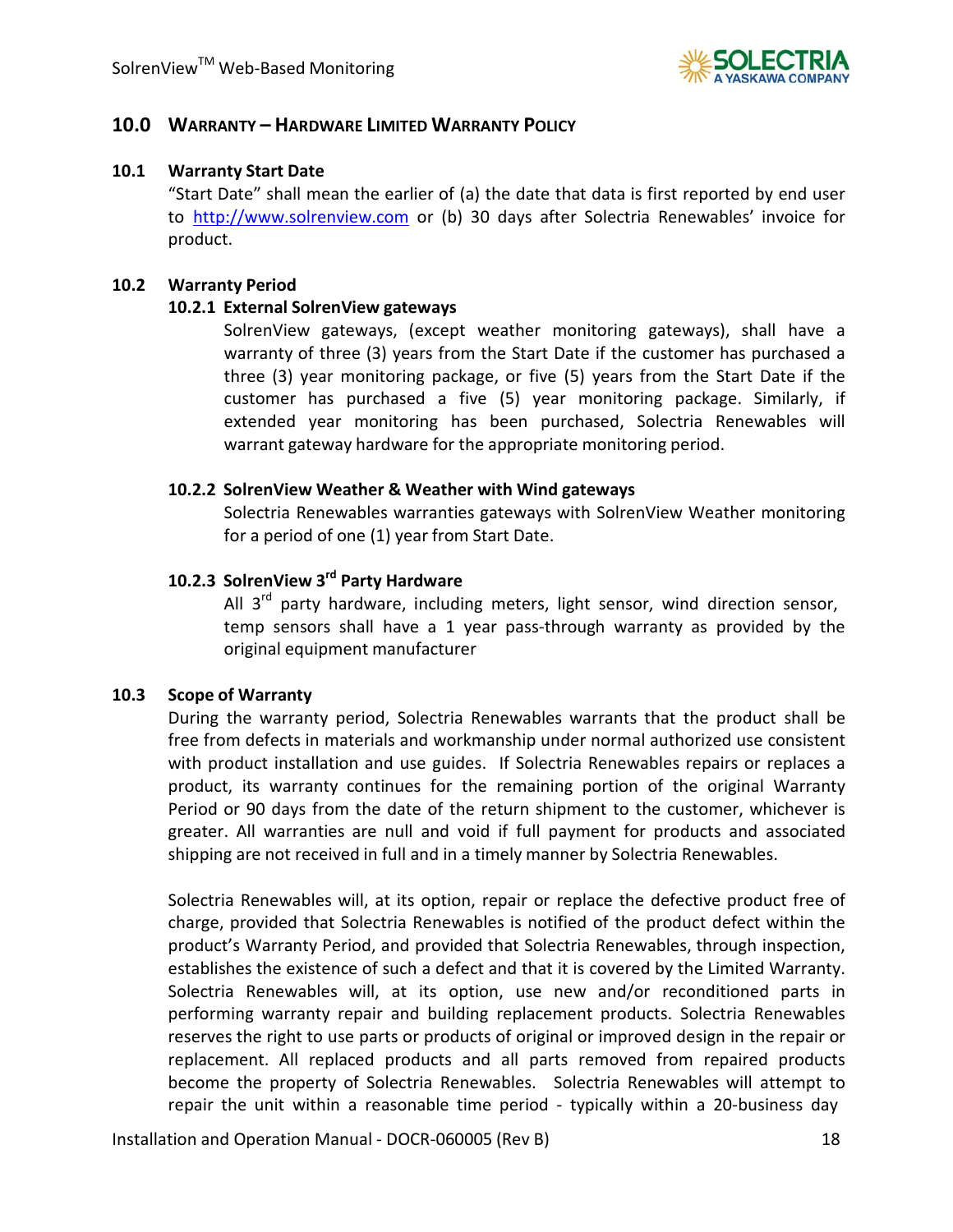

turnaround from date of receipt of the product by Solectria Renewables. Actual delivery times may vary depending on location. Solectria Renewables does not reimburse for lost energy production.

Solectria Renewables covers both parts and labor necessary to repair the product, and return shipment to the customer via a Solectria Renewables‐selected non‐expedited surface freight within the contiguous United States and Canada. Alaska, Hawaii and the Rest of The World are excluded. Contact Solectria Renewables customer service for details on freight policy for return shipments outside of the contiguous United States and Canada.

#### **10.4 Restrictions**

Solectria Renewables Limited Warranties do not cover normal wear and tear of the product or costs related to the labor, installation, removal, temporary power or any other expenses in connection with repair or replacement. These warranties do not apply to and Solectria Renewables will not be responsible for any defect in or damage to:

- a) The product if it has been misused, neglected, improperly installed, physically damaged or altered either internally or externally, or damage from improper use or use in an unsuitable environment;
- b) The product if it has been subjected to fire, water, generalized corrosion, biological infestations, acts of God or input voltage that creates operating conditions beyond the maximum or minimum limits listed in the Solectria Renewables product specifications including high input voltage from generators and lightning strikes;
- c) The product, if repairs have been performed by Solectria Renewables; unless authorized in writing by Solectria Renewables.
- d) The product, if it is used as a component part of a product expressly warranted by another manufacturer;
- e) The product if its original identification (trademark, serial number) markings have been defaced, altered, or removed;
- f) The product if it has been damaged in shipping;
- g) Any installation and operation beyond the scope covered by relevant safety regulations.

#### **10.5 Hardware Return Procedure**

If your product requires troubleshooting or warranty service, contact Solectria Renewables customer service (continued on next page).

Before returning any product directly to Solectria Renewables, you must obtain a Return Material Authorization (RMA) number and the correct factory "Ship To" address. Products must also be shipped prepaid. Product shipments will be refused and returned at your expense if they are not authorized, returned without an RMA number clearly marked on the outside of the shipping box, if they are shipped collect, or if they are shipped to the wrong location.

Installation and Operation Manual - DOCR-060005 (Rev B) 19 19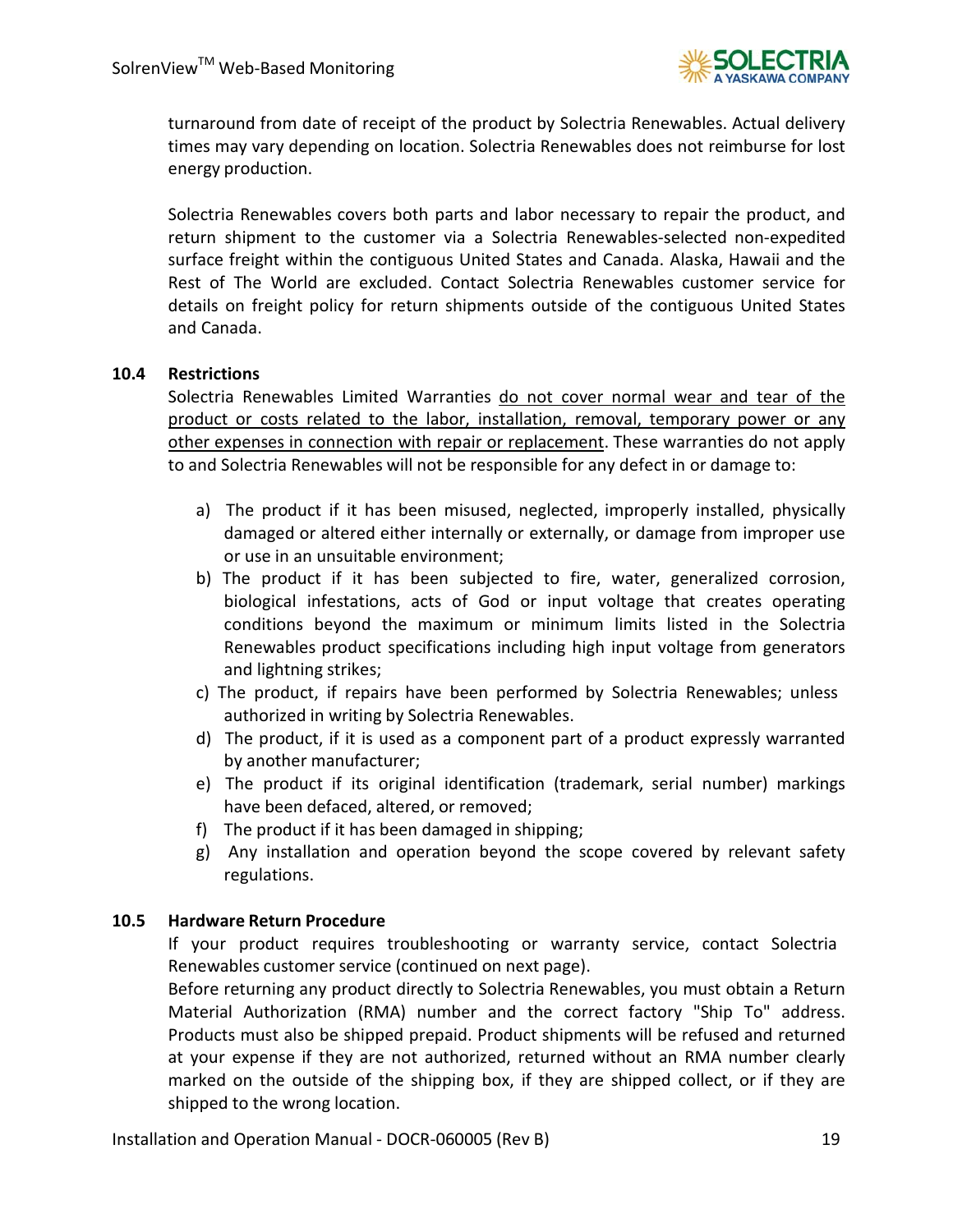

#### 10.6 Service Information

#### **10.6.1 Service Request**

When you *request service*, Solectria Renewables will require the following information:

- 1) The model name and serial number of your product;
- 2) Information about the installation and use of the unit;
- 3) Information about the failure and/or reason for the return;
- 4) A copy of your dated proof of purchase.

#### **10.6.2 Warranty Claim**

In any *warranty claim*, dated proof of purchase must accompany the product and the product must not have been disassembled or modified without prior written authorization by Solectria Renewables.

Proof of purchase may be in any one of the following forms:

- 1) The dated purchase receipt from the original purchase of the product at point of sale to the end user, or
- 2) The dated merchant invoice or purchase receipt showing original equipment manufacturer (OEM) status, or
- 3) The dated invoice or purchase receipt showing the product exchanged under warranty.

#### **10.6.3 Replacement Unit**

Solectria Renewables will send a replacement unit if it is determined that the customer needs a replacement unit in advance of a repair of defective product (shipping cost covered by Solectria Renewables). The defective unit must be returned in the same packaging that the replacement unit was sent in.

#### **10.6.4 Returning the Failed Unit**

The failed unit MUST be returned to Solectria Renewables; it should NOT be opened or altered. The failed unit must be shipped back to Solectria Renewables via prepaid freight. If the failed unit is not received by Solectria Renewables within 30 days of customer's receipt of a replacement unit, the customer will be required to pay for the replacement unit.

#### **10.6.5 Shipping**

Solectria Renewables will ship replacement products prepaid to customer.

#### **Preparing the Product for Shipping:**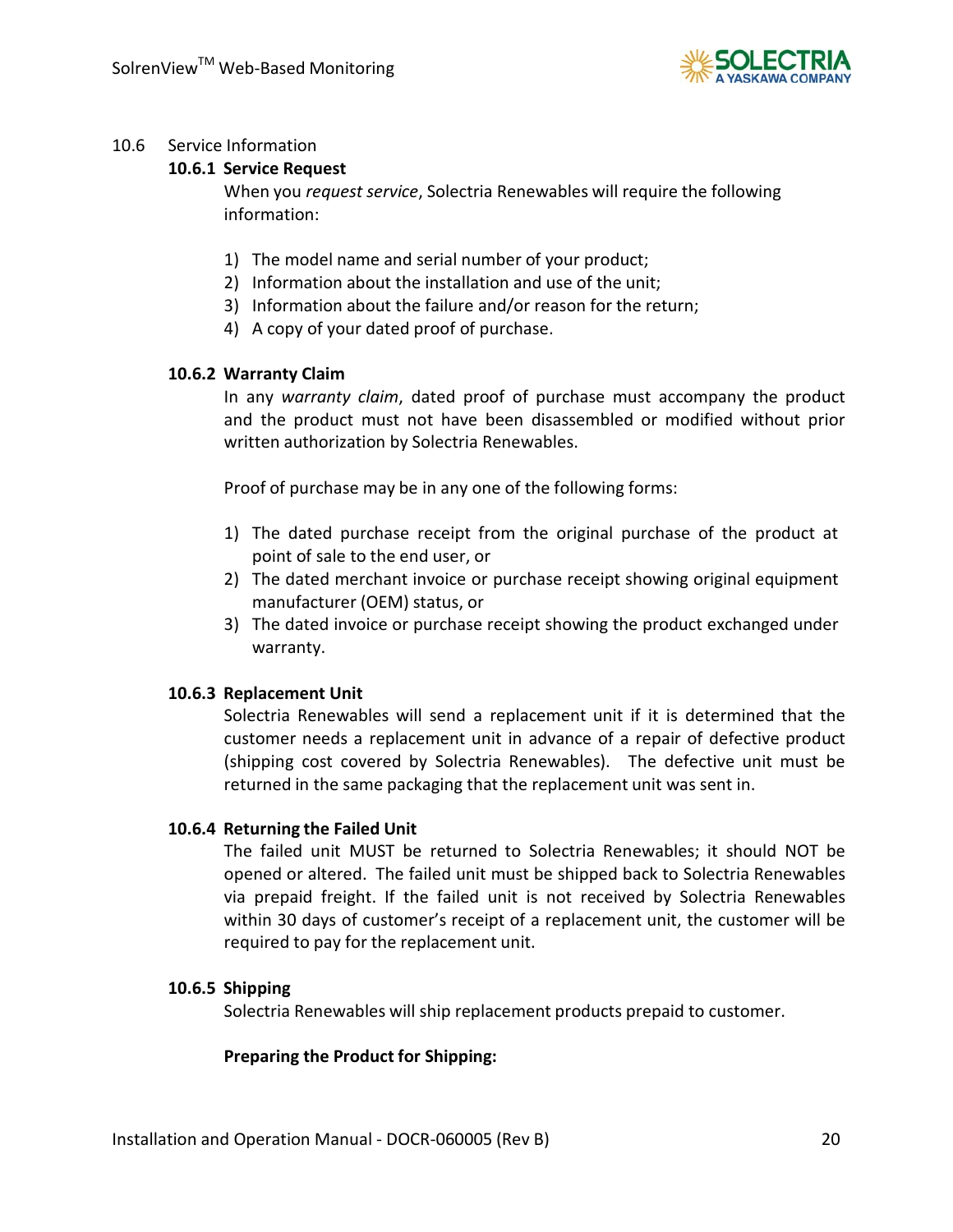

- 1) Package the unit safely, preferably using the original box and packing materials. Ensure that your product is shipped fully insured in the original packaging or equivalent. This warranty will not apply where the product is damaged due to improper packaging. See section above regarding obtaining service for procedure when Solectria Renewables sends a replacement unit in advance of defective material return.
- 2) Include the following:
	- a. The RMA number supplied by Solectria Renewables, LLC clearly marked on the outside of the box;
	- b. A return address to which the unit can be shipped. Post office boxes are not acceptable;
	- c. A contact telephone number where you can be reached during work;
	- d. A brief description of the problem; Ship the unit prepaid to the address provided by your Solectria Renewables customer service representative.

#### **Returning a product from outside of the USA or Canada:**

In addition to the above, you MUST include return freight funds and are fully responsible for all documents, duties, tariffs, and deposits.

#### **10.7 Disclaimer**

SOLECTRIA RENEWABLES LIMITED WARRANTIES ARE THE SOLE AND EXCLUSIVE WARRANTY PROVIDED BY SOLECTRIA RENEWABLES IN CONNECTION WITH YOUR SOLECTRIA RENEWABLES PRODUCT AND ARE, WHERE PERMITTED BY LAW, IN LIEU OF ALL OTHER WARRANTIES, CONDITIONS, GUARANTEES, REPRESENTATIONS, OBLIGATIONS AND LIABILITIES, EXPRESS OR IMPLIED, STATUTORY OR OTHERWISE IN CONNECTION WITH THE PRODUCT, HOWEVER ARISING (WHETHER BY CONTRACT, TORT, NEGLIGENCE, PRINCIPLES OF MANUFACTURER'S LIABILITY, OPERATION OF LAW, CONDUCT, STATEMENT OR OTHERWISE), INCLUDING WITHOUT RESTRICTION ANY IMPLIED WARRANTY OR CONDITION OF QUALITY, MERCHANTABILITY OR FITNESS FOR A PARTICULAR PURPOSE. ANY IMPLIED WARRANTY OF MERCHANTABILITY OR FITNESS FOR A PARTICULAR PURPOSE TO THE EXTENT REQUIRED UNDER APPLICABLE LAW TO APPLY TO THE PRODUCT SHALL BE LIMITED IN DURATION TO THE PERIOD STIPULATED UNDER THIS LIMITED WARRANTY.

IN NO EVENT WILL SOLECTRIA RENEWABLES, LLC, INCLUDING ITS SUPPLIERS, MANUFACTURERS, VENDORS, SUBCONTRACTORS, DISTRIBUTORS, DEALERS AND ANY OTHER AFFILIATES BE LIABLE FOR ANY SPECIAL, DIRECT, INDIRECT, INCIDENTAL OR CONSEQUENTIAL DAMAGES, LOSSES, COSTS OR EXPENSES HOWEVER ARISING WHETHER IN CONTRACT OR TORT INCLUDING WITHOUT RESTRICTION ANY ECONOMIC LOSSES OF ANY KIND, ANY LOSS OR DAMAGE TO PROPERTY, ANY PERSONAL INJURY, ANY DAMAGE OR INJURY ARISING FROM OR AS A RESULT OF ANY USE, MISUSE OR ABUSE, OR THE (IN‐) CORRECT INSTALLATION, INTEGRATION OR OPERATION OF THE PRODUCT.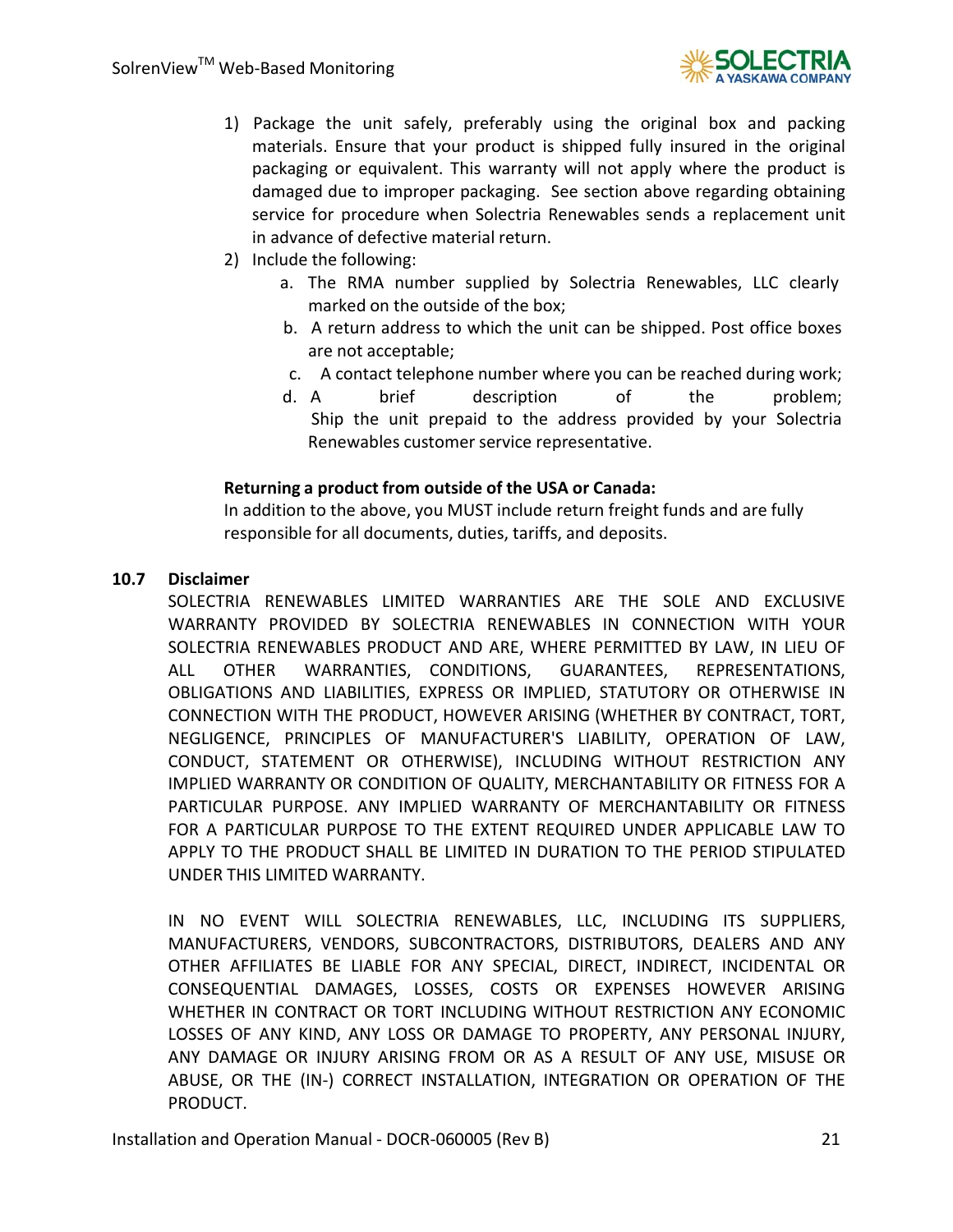

SOLECTRIA RENEWABLES NEITHER ASSUMES NOR AUTHORIZES ANY OTHER PERSON TO ASSUME FOR IT ANY OTHER LIABILITY IN CONNECTION WITH THE REPAIR OR REPLACEMENT OR THE PRODUCT.

#### **10.8 Limitation of Liability**

If your product is a consumer product, federal law does not allow an exclusion of implied warranties. To the extent you are entitled to implied warranties under federal law, to the extent permitted by applicable law they are limited to the duration of this Limited Warranty. Some states and provinces do not allow limitations or exclusions on implied warranties or on the duration of an implied warranty or on the limitation or exclusion of incidental or consequential damages, so the above limitation(s) or exclusion(s) may not apply to you. This Limited Warranty gives you specific legal rights. You may have other rights, which may vary from state to state or province to province.

#### **WITHOUT LIMITING THE GENERALITY OF THE FOREGOING, UNLESS SPECIFICALLY AGREED TO BY IT IN WRITING, SOLECTRIA RENEWABLES**

- 1) MAKES NO WARRANTY AS TO THE ACCURACY, SUFFICIENCY OR SUITABILITY OF ANY TECHNICAL OR OTHER INFORMATION PROVIDED IN MANUALS OR OTHER DOCUMENTATION PROVIDED BY IT IN CONNECTION WITH THE PRODUCT; AND
- 2) ASSUMES NO RESPONSIBILITY OR LIABILITY FOR LOSSES, DAMAGES, COSTS OR EXPENSES, WHETHER SPECIAL, DIRECT, INDIRECT, CONSEQUENTIAL OR INCIDENTAL, WHICH MIGHT ARISE OUT OF THE USE OF SUCH INFORMATION.

#### **THE USE OF ANY SUCH INFORMATION WILL BE ENTIRELY AT THE USER'S RISK.**

#### **10.9 WARNING: LIMITATIONS ON USE**

Please refer to your product user manual for limitations on uses of the product. Specifically, please note that Solectria Renewables products are not intended for use in connection with life support systems and Solectria Renewables makes no warranty or representation in connection with any use of the product for such purposes.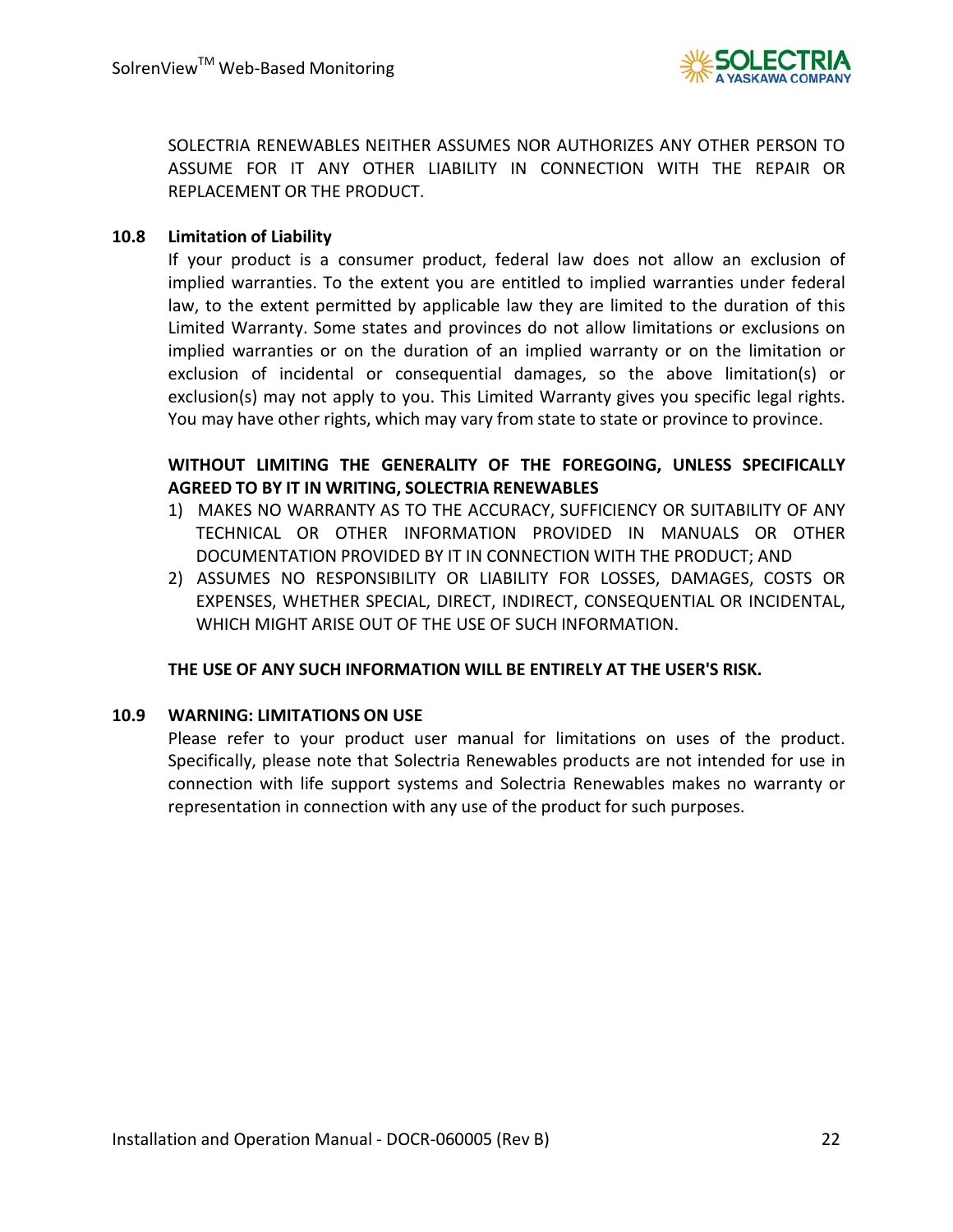

#### **11.0 APPENDICES**

#### **Appendix A – SolrenView Data Sheet**

http://solren.com/downloads/SolrenView\_Datasheet.pdf

#### **Appendix B – Contact Information**

Solectria Renewables LLC 360 Merrimack Street Building 9,  $2^{nd}$  floor Lawrence, Massachusetts 01843 USA

| Tel:                     | 978.683.9700         |
|--------------------------|----------------------|
| Fax:                     | 978.683.9702         |
| Sales/ general info:     | inverters@solren.com |
| <b>Customer Support:</b> | service@solren.com   |
| Website:                 | www.solren.com       |

#### **Appendix C – SolrenViewTM Site Survey**

In order to have enough information to customize a web site and enable data monitoring, the site survey must be filled and turned in *before the data monitor is shipped*. The site survey may be downloaded here: SolrenView Site Survey Please submit the survey with the purchase order for the SolrenView monitoring or email to *inverters@solren.com.* 

#### *Contact information*

Please provide contact information in the event we have questions about the site. We will also need the site name and address. For residential installations the street address can be omitted.

#### *Email for Event Notification***s**

Provide email address for notifications.

#### *Inverter Direct, Revenue Grade and Agency Reporting*

Please select options here and on the purchase order. If revenue grade please let us know the agency for the reporting.

#### *SolrenView LAN Configuration*

DHCP mode Yes or No, if NO you must provide the LAN IP address, router gateway and subnet mask.

#### *Hardware Details*

If inverters have not yet arrived, you can leave this blank. If the inverters are on site please add serial number(s).